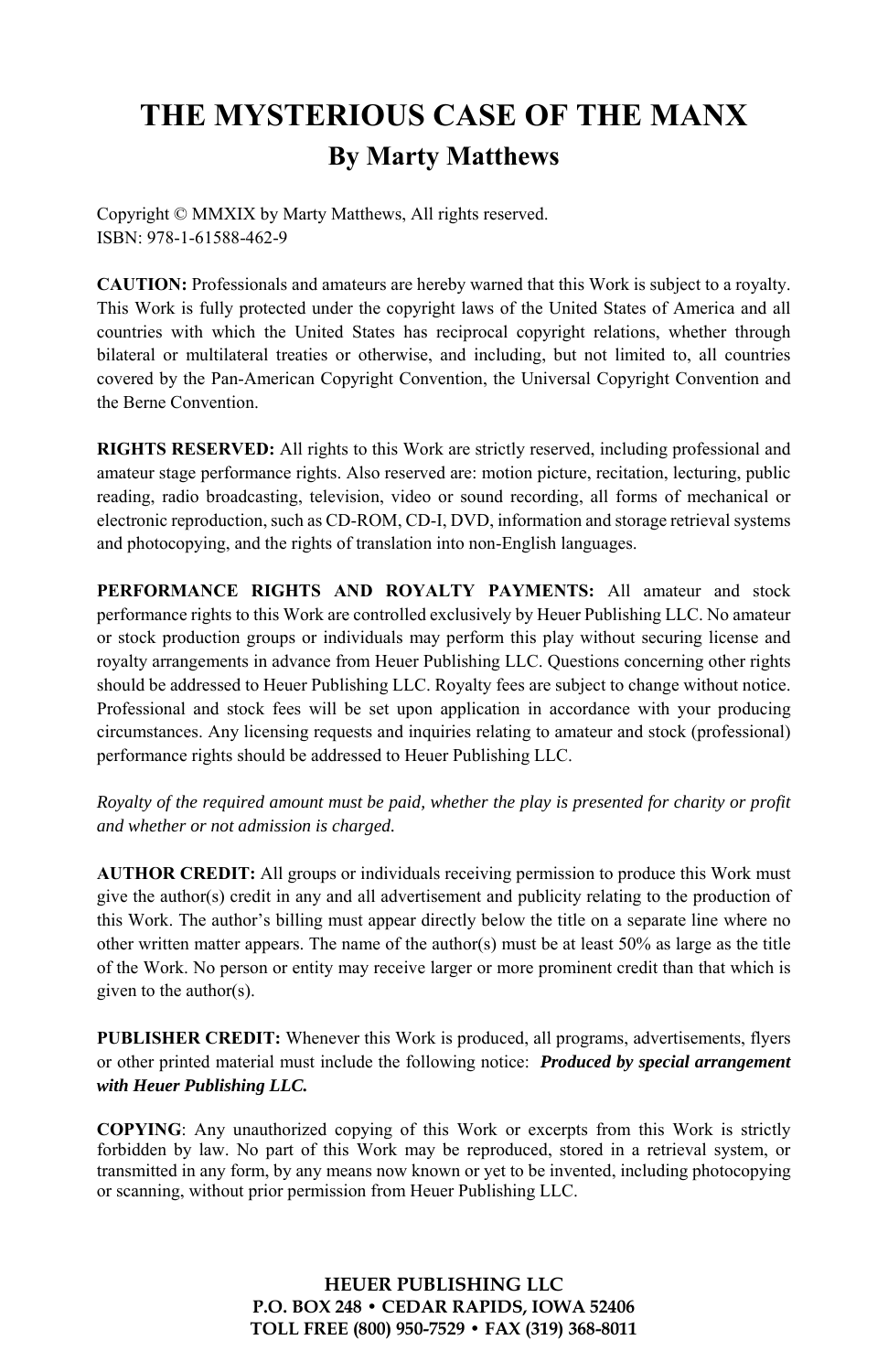# **THE MYSTERIOUS CASE OF THE MANX By Marty Matthews**

**SYNOPSIS:** In a city of never-ending crime, the beautiful Lola Appletree enters the office of private eye Sam Steel, hoping he can find her missing boyfriend. Sam and his bumbling partner, Max Mooney, eagerly jump on the case but everything seems to lead back to a mysterious Manx. With a host of suspects such as mobster Big Tony Gallo, Peg the Pirate, Irish Mike, and the kind-hearted Gertie, our private eyes have a tall order on their hands. With nods to traditional film noir style in both dialogue and artistic design, this play is sure to please every audience.

#### **CAST OF CHARACTERS**

| boyfriend. Sam and his bumbling partner, Max Mooney, eagerly jump on the            |                                  |
|-------------------------------------------------------------------------------------|----------------------------------|
| case but everything seems to lead back to a mysterious Manx. With a host of         |                                  |
| suspects such as mobster Big Tony Gallo, Peg the Pirate, Irish Mike, and the        |                                  |
| kind-hearted Gertie, our private eyes have a tall order on their hands. With        |                                  |
| nods to traditional film noir style in both dialogue and artistic design, this play |                                  |
| is sure to please every audience.                                                   |                                  |
|                                                                                     |                                  |
|                                                                                     | <b>CAST OF CHARACTERS</b>        |
|                                                                                     | (8 females, 10 males, 1 either)  |
|                                                                                     |                                  |
|                                                                                     |                                  |
|                                                                                     |                                  |
|                                                                                     |                                  |
|                                                                                     |                                  |
|                                                                                     |                                  |
| OFFICER VALENTINE (m) Police officer. (18 lines)                                    |                                  |
|                                                                                     |                                  |
|                                                                                     |                                  |
|                                                                                     | homelessness. (18 lines)         |
| HOWARD APPLETREE III (m)Lola's father. (10 lines)                                   |                                  |
|                                                                                     |                                  |
|                                                                                     | physician. (18 lines)            |
|                                                                                     |                                  |
|                                                                                     |                                  |
|                                                                                     |                                  |
|                                                                                     |                                  |
|                                                                                     | Cat's Paw Restaurant. (12 lines) |
|                                                                                     |                                  |
| TAMMY TUTTLE (f) Skateboarding witness. (12 lines)                                  |                                  |
| MYRA MERTON (f)Head of Triple M. Appraisals.                                        |                                  |
|                                                                                     | $(20$ lines)                     |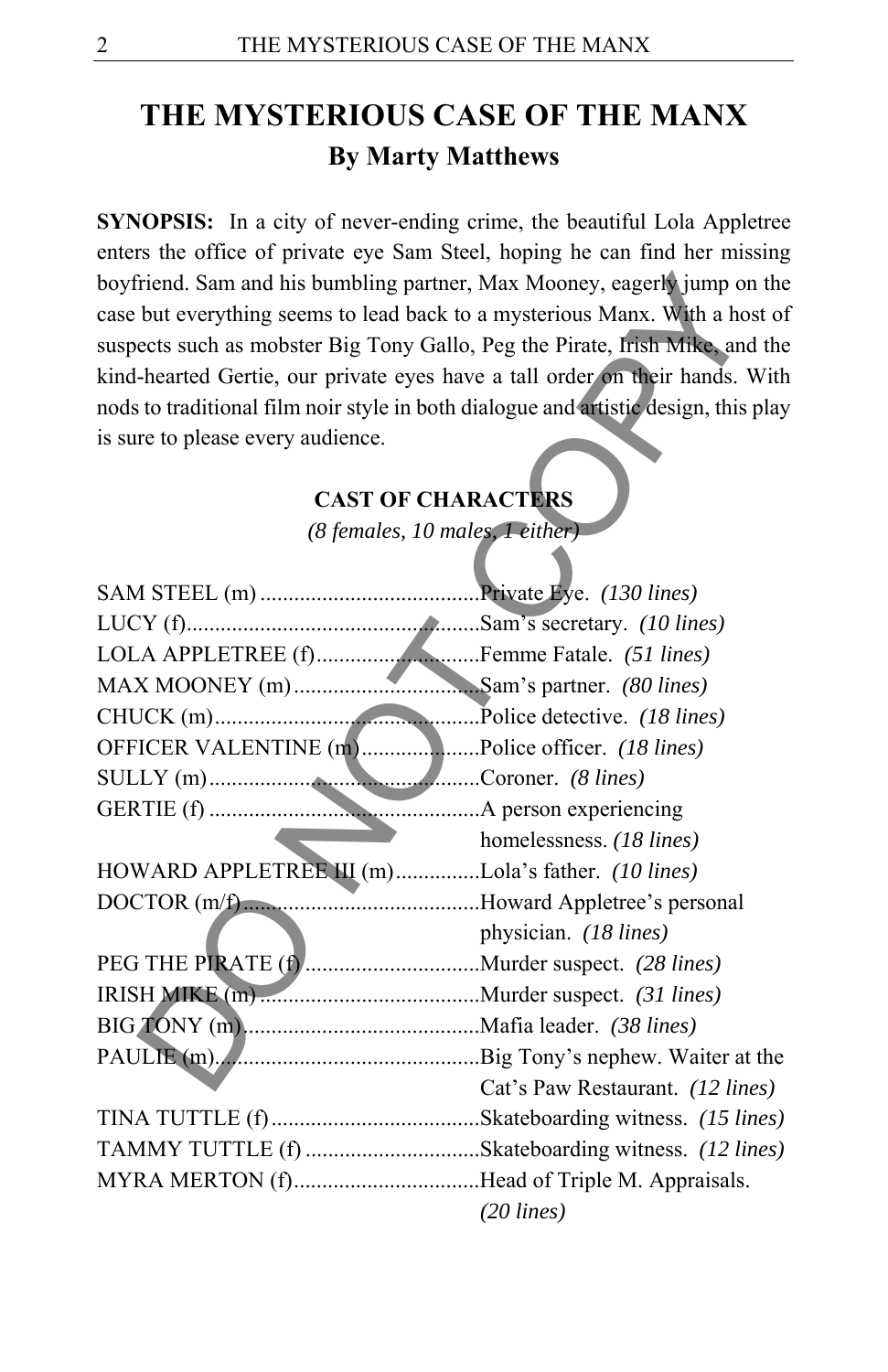MILLY MARLIN (f) .................................Appraisor for Triple M. Appraisals. *(9 lines)*  MARVIN MAITLIN (m) ...........................Auctioneer for Triple M. Appraisals. *(6 lines)* 

**DURATION:** 70 minutes. **TIME:** Present day. **SETTING:** Crime infested city.

#### **SYNOPSIS OF SCENES**

#### **ACT ONE**

SCENE 1: Sam Steel's Office

SCENE 2: Alley behind The Cat's Paw Restaurant

SCENE 3: The Cat's Paw Restaurant

SCENE 4: Vanderkilt's Antiques and Oddities Store

#### **ACT TWO**

 SCENE 1: Vanderkilt's Antiques and Oddities Store SCENE 2: Sam Steel's Office SCENE 3: The Cat's Paw Restaurant SCENE 4: Sam Steel's Office

**SET** 

To be true to the genre of film noir, the play is staged entirely in black and white. If possible, installing a working ceiling fan over the stage is a nice touch. The internet is a valuable resource for information about film noir.

There are four basic sets. These can be easily achieved by creating two reversible backdrops and placing different props, signs, and pictures on stage. If your budget is limited (or non-existent), scavenge large pieces of cardboard from furniture stores or other sources. Paint a picture on each side of the cardboard, which can easily be switched between scenes by the stagehands. Try to avoid using paper backdrops, as they are difficult to manage on stage and are easily damaged due to their lack of rigidity. F. Present day.<br>
F. Present day.<br>
SYNOPSIS OF SCENES<br>
CENE 1: Sam Steel's Office<br>
CCENE 1: Sam Steel's Office<br>
CCENE 3: The Cat's Paw Restaurant<br>
CCENE 4: Vanderkilt's Antiques and Oddities Store<br>
TWO<br>
CCENE 1: Vanderkilt'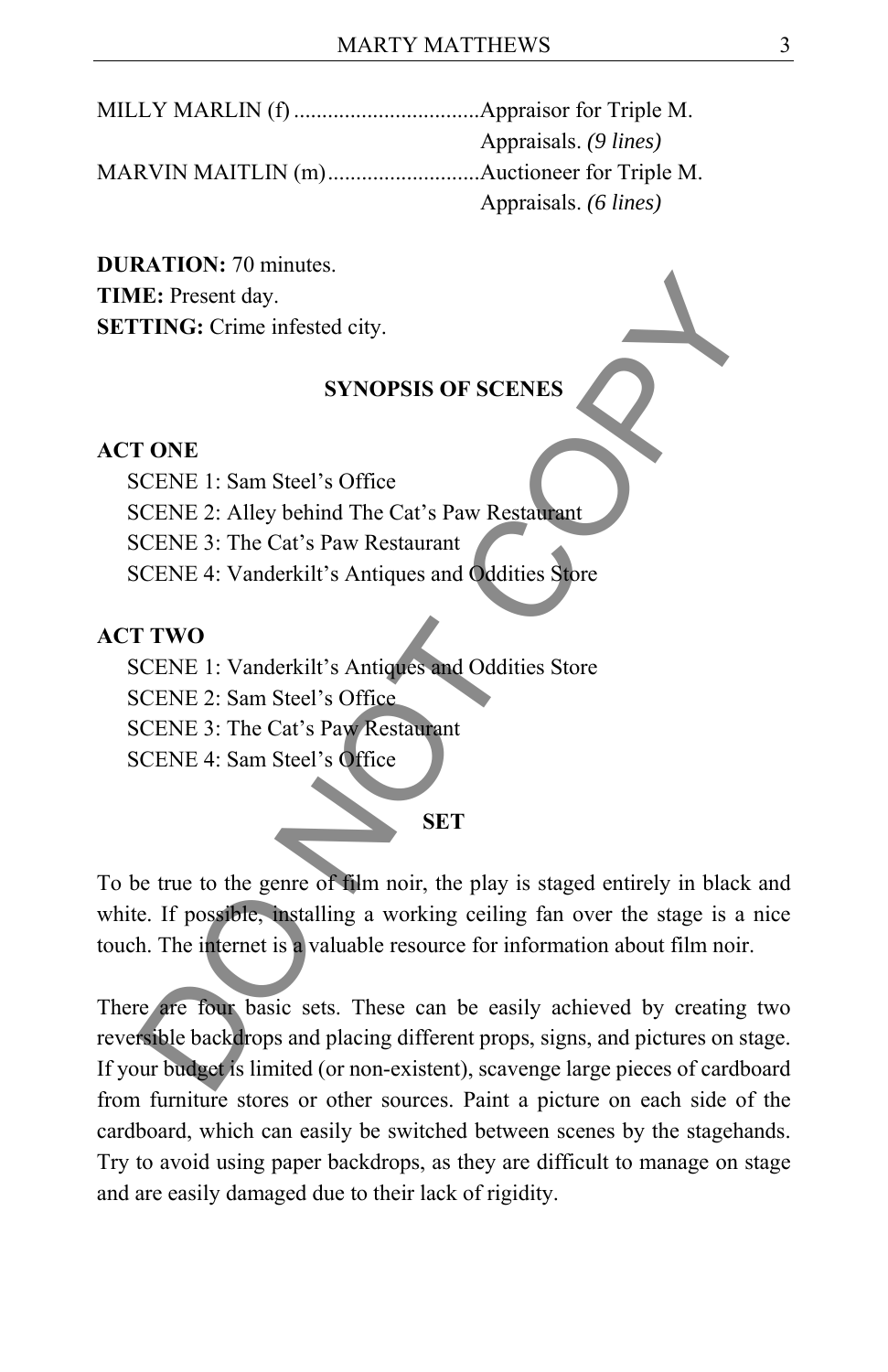- SET 1 Sam Steel's Office Backdrop: office wall with frosted glass door On stage: office desk, two chairs, intercom on desk
- SET 2 Alley behind The Cat's Paw Restaurant Backdrop: alley wall On stage: body on a gurney, dumpster, chalk outline on wall
- SET 3 The Cat's Paw Restaurant Backdrop: interior restaurant wall On stage: three tables with chairs
- SET 4 Vanderkilt's Antiques and Oddities Store Backdrop: interior store wall On stage: sales counter, shelves of goods

# **SOUND EFFECTS**

- gunshots
- police sirens
- $\Box$  Max's music
- $\Box$  Sam's music

SAM'S MUSIC NOTE: The lead character, Sam Steel, has many moments where he/she steps away from the other characters in the scene to deliver a monologue to the audience. During these moments "Sam's Music" plays and he/she is spotlighted. Choose a slow jazz piece for Sam's music as would be typical of the genre. Again, the internet has many examples of film noir music. 3 - The Cat's Paw Restaurant<br>
Backdrop: interior restaurant<br>
Backdrop: interior restaurant<br>
Backdrop: interior restaurant<br>
don stage: sheet tables with chairs<br>
4 - Vanderkilt's Antiques and Oddities Store<br>
Backdrop: inter

SCENE CHANGE NOTE: Feel free to play music between scenes to keep the audience engaged. Make sure set changes are completed as quickly as possible to keep the flow of the production going.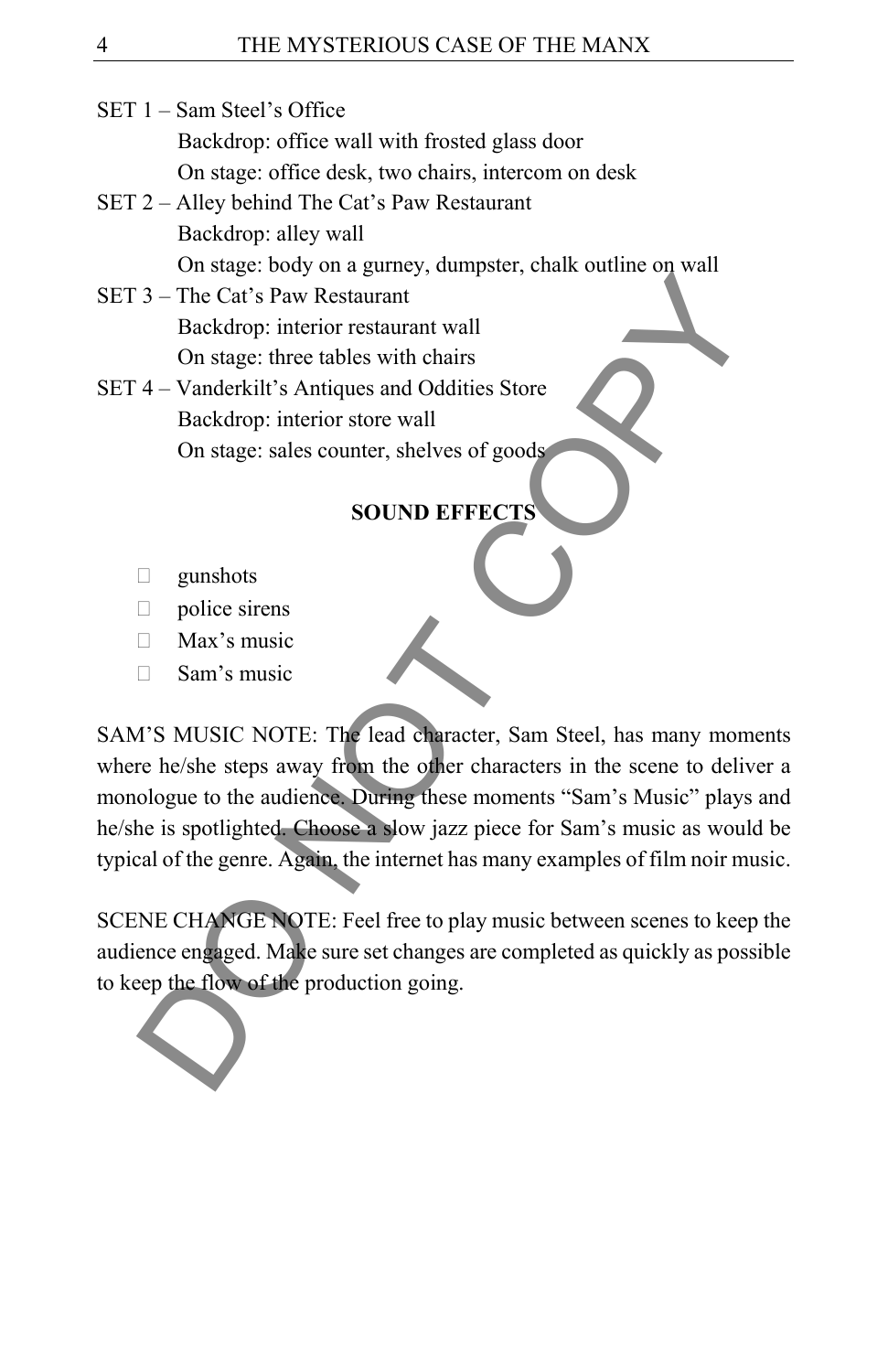### **COSTUMES**

All costumes are entirely in black and white, with the two exceptions. All additional costume specifics listed in script are below:

LOLA APPLETREE – Bright red dress. MAX MOONEY – coat. GERTIE – tattered clothes, fingerless gloves, old hat, yellow dress (final scene) PEG THE PIRATE – peg leg, belt with sword PAULIE – waiter attire MYRA MERTON – watch **PROPS**   $\Box$  mug (SAM) □ notepad and pen (MAX, VALENTINE)  $\Box$  picture in frame (MAX)  $\Box$  shopping cart (filled with various items) (GERTIE)  $\Box$  statue of a cat (GERTIE)  $\Box$  oxygen mask & tank (HOWARD)  $\Box$  tray of dishes and cutlery (PAULIE)  $\Box$  jar of Q-Tips  $\Box$  jar of toenails flashlight (LOLA)  $\Box$  box (containing notebook and photos)  $\Box$  folding table  $\Box$  three folding chairs desk lamp two skateboards (TINA, TAMMY) coffee pot  $\Box$  magnifying glass (MILLY)  $\Box$  tray of drinks (PAULIE) napkins  $\Box$  paper and pens (MYRA) X MOONEY – coat.<br>
X MOONEY – coat.<br>
THE – tattered clothes, fingerless gloves, old hat, yellow dress (<br>
scene)<br>
THE PIRATE – peg leg, belt with sword<br>
LLE – waiter attire<br>
RA MERTON – watch<br>
<br>
PROPS<br>
<br>
<br>

 $\Box$  tray of drinks and plates (PAULIE)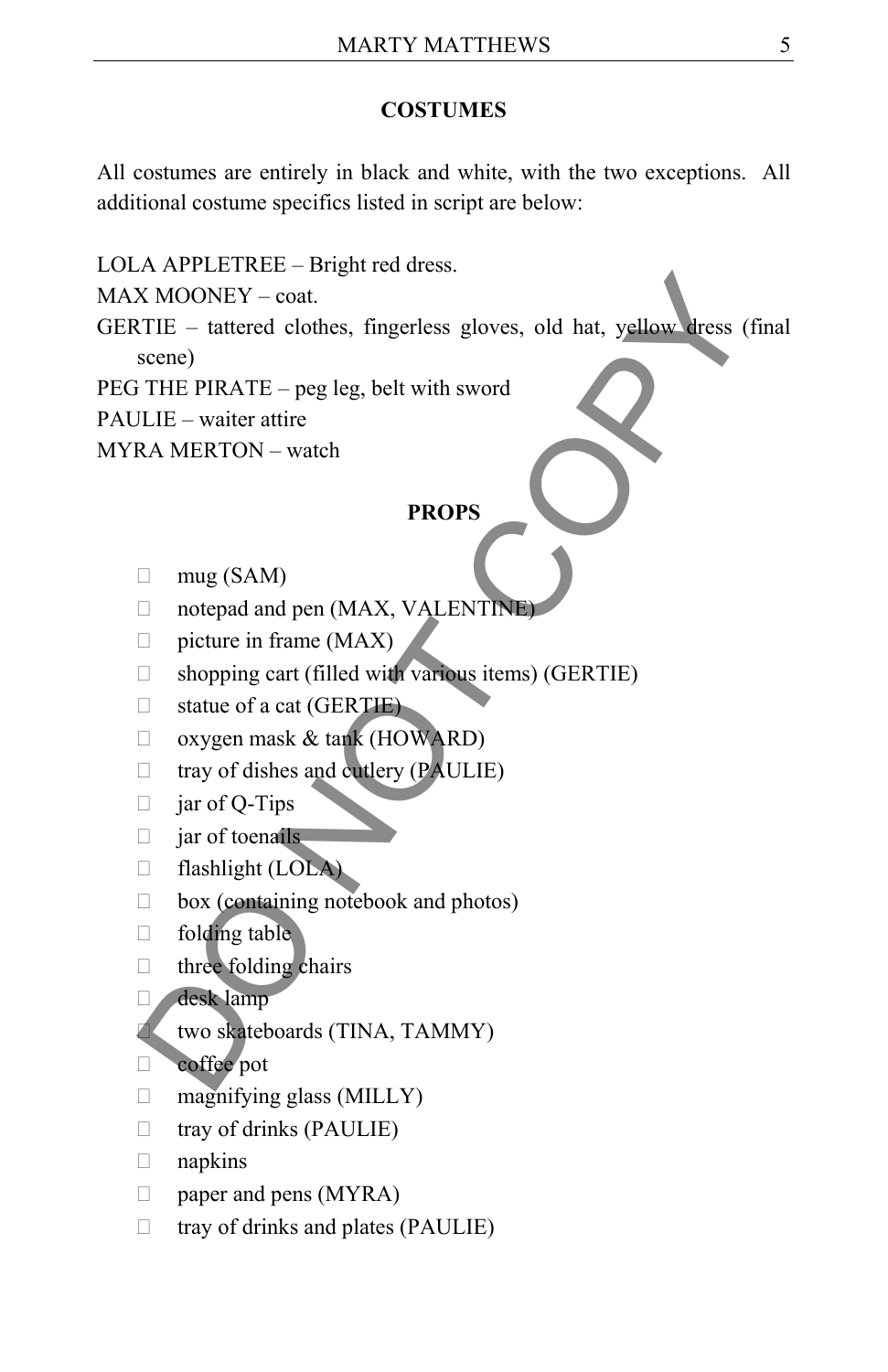

Dedicated to the staff and students of Percy Centennial Public School in Warkworth, Ontario. Thank you for your support and enthusiasm our productions over the

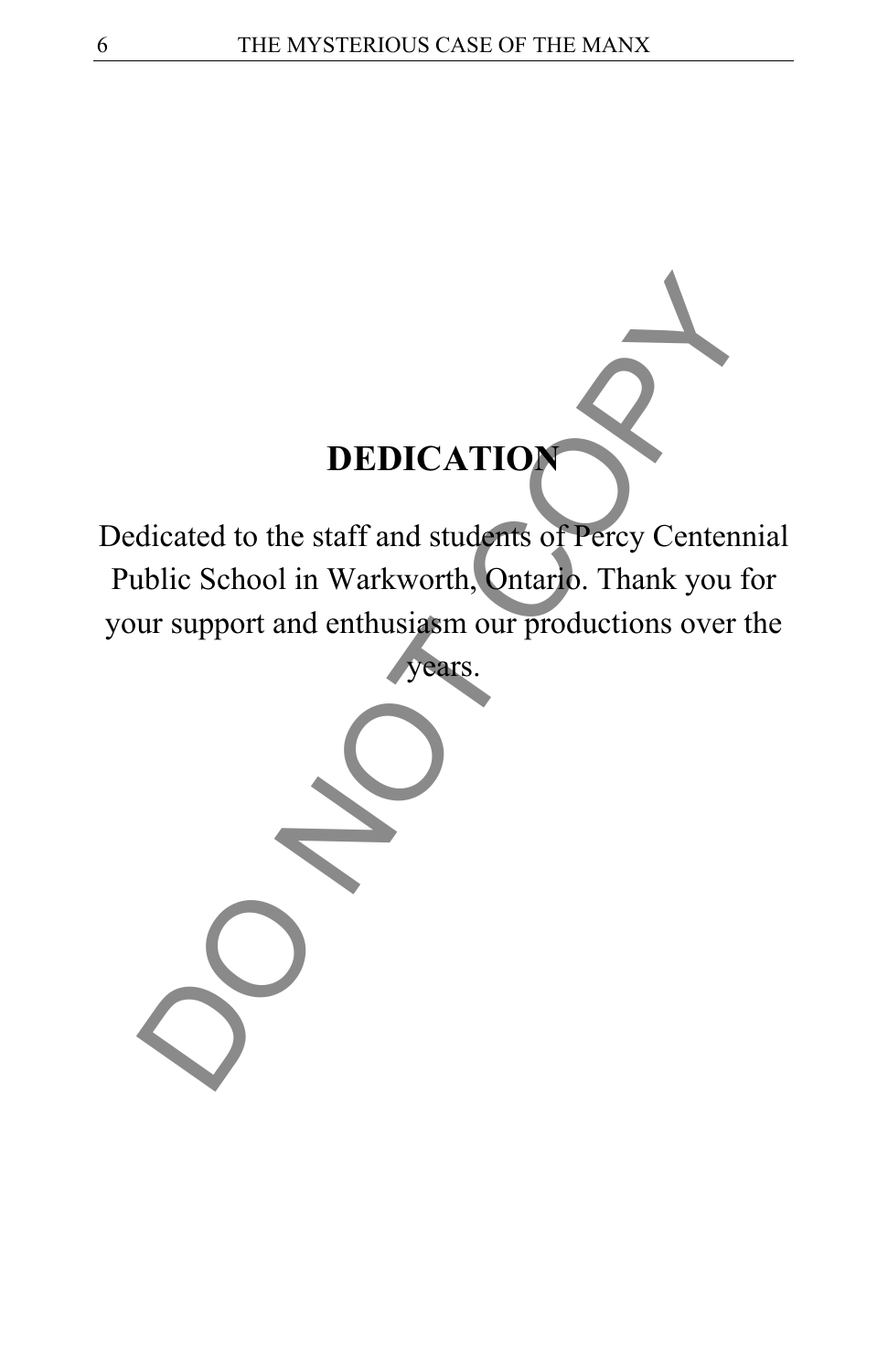### **ACT ONE, SCENE 1**

*AT START: Sam Steel's Office. SAM is sitting behind his desk. Everything on the set is in black and white, including all clothing. A ceiling fan slowly turns. SAM'S thoughts are heard on the speakers as he sits. Main lights dim. Spotlight on SAM. SFX: SAM'S music plays.* 

**SAM:** *(Recording of SAM'S voice.)* It was a lousy morning, in a lousy city, in a lousy office. *(Looks around, surprised at the voice he hears. He takes a drink from a mug.)* And this coffee is *tres* lousy, as the French say. It's always hot in the city. Luckily I have my trusty ceiling fan. Things have been slow––real slow. No work for two weeks now. Yeah, 57 days of nothing. Somehow it feels longer than two weeks. It has a way of gettin' on a guy's nerves. Apparently I'm even starting to hear voices. *(Looks around again.)* My name is Sam, Sam Steel. I'm a gumshoe, a private investigator, a private eye. If you have a problem I can solve it. No questions asked. That's how this city works. Asking the wrong questions could get a guy killed––or worse. Me. Than hydrogent of the Share of No. 5 hinto the shade plugits of the state of the state of the state of the state of the state of the state of the state of the state of the state of the state of the state of the state o

*Main lights up. Spotlight off. Music ends. Sam's secretary, LUCY, enters.* 

**LUCY:** Sam, there's a woman here to see you. **SAM:** Is it a new case Lucy? **LUCY:** I think so. She seems distraught.

*SAM steps to the front of the stage and speaks to the audience.* 

**SAM:** I got my education on the streets, so I'm no wordsmith. I have no idea what distraught means, but I figure the only way to find out is to meet this dame. *(Turns to LUCY.)* Send her in, sweetness. **LUCY:** OK Sam.

*LUCY exits, then returns with LOLA APPLETREE. LOLA is wearing a bright red dress, the only color in the scene. She rushes to SAM, throwing her arms around him. LUCY exits.*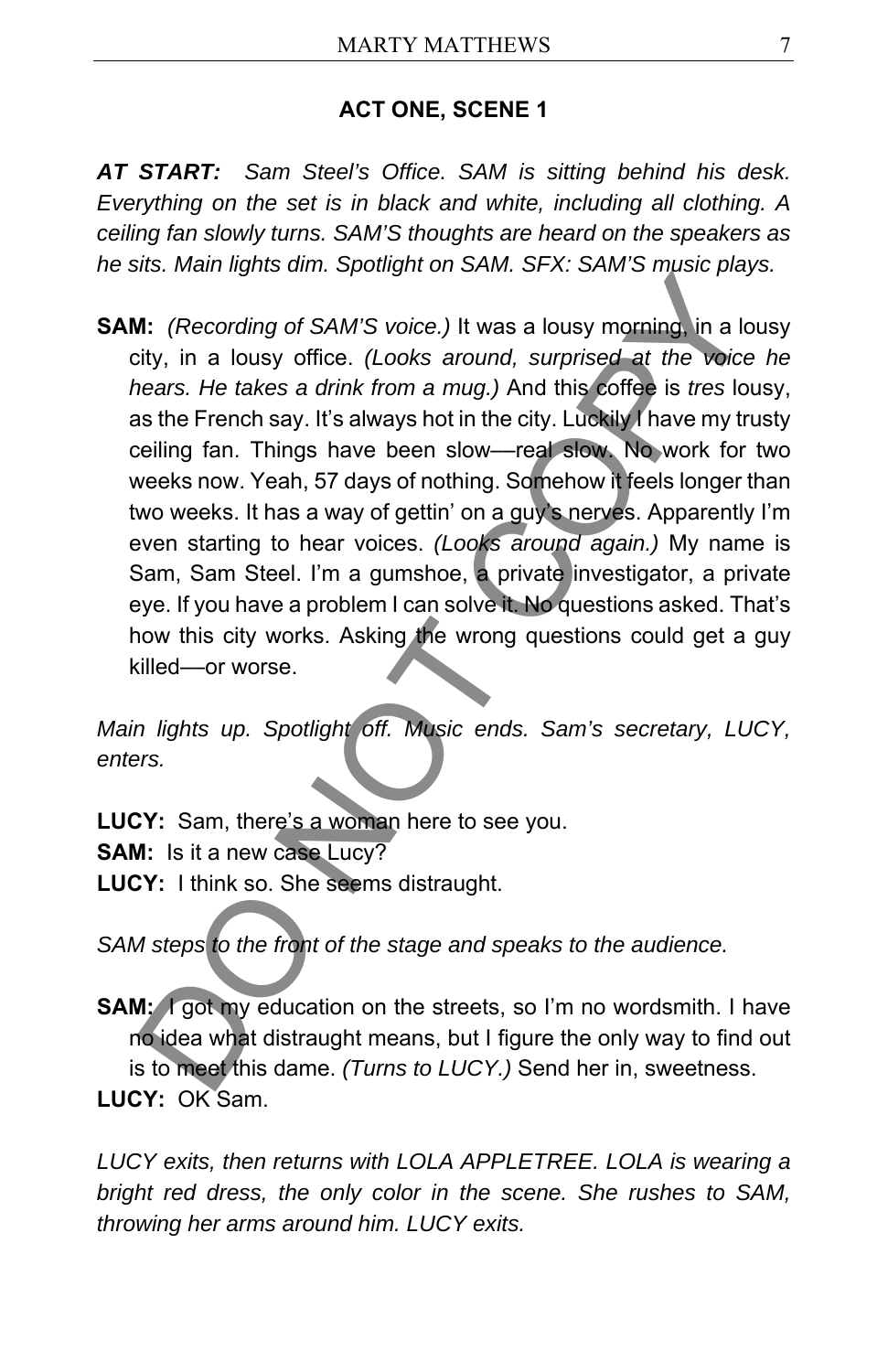**LOLA:** Oh Mr. Steel! Please help me!

*After a few seconds SAM breaks the embrace and strides to the front of the stage to speak to the audience. LOLA falls heavily to the floor.* 

**SAM:** She swept into the room like a thousand roses on a warm summer day. A dazzling light on the darkest of nights. If this is what distraught is, I'm all for it. Of course I will help her. It's what I do.

*SAM turns back to LOLA who is getting up from the floor.* 

**SAM:** Of course I will help you Miss…

**LOLA:** Appletree. Lola Appletree. Please call me Lola.

**SAM:** OK Lola. Before you start, I'll get my partner Max Mooney in here. He should hear your story, too. *(Presses a button on the intercom on his desk.)* Lucy? Send Max in here will you?

*Moments later MAX MOONEY enters the office. His eyes light up when he sees LOLA. SFX: music begins to play and MAX starts dancing around LOLA in an attempt to catch her attention. Moments later the music ends as MAX continues to eye LOLA.*  in the direct way in the direct state of rights. If this is v<br>summer day. A dazzling light on the darkest of rights. If this is v<br>istraught is, I'm all for it. Of course I will help her, It's what I do<br>*Mums back to LOLA w* 

**SAM:** We have a new client, Max. This is Lola Appletree. **MAX:** She certainly is.

*MAX leans on the desk in an attempt to look cool. His hand soon slips off the edge and he tumbles awkwardly to the floor.* 

- **SAM:** Please ignore my partner, Miss Appletree. Now what brings you to us today?
- **LOLA:** *(Overcome with emotion, begins to cry and, at first, has difficulty speaking.)* This is very hard for me you understand. *(Pauses to compose herself.)* It's my boyfriend. He's been missing for three days. I'm afraid… *(Pauses.)* I'm afraid something has happened to him.
- **SAM:** This city has a way of makin' things happen to rubes who find themselves in the wrong place at the wrong time.
- **MAX:** Ain't that the truth. What's your boyfriend's name Lola?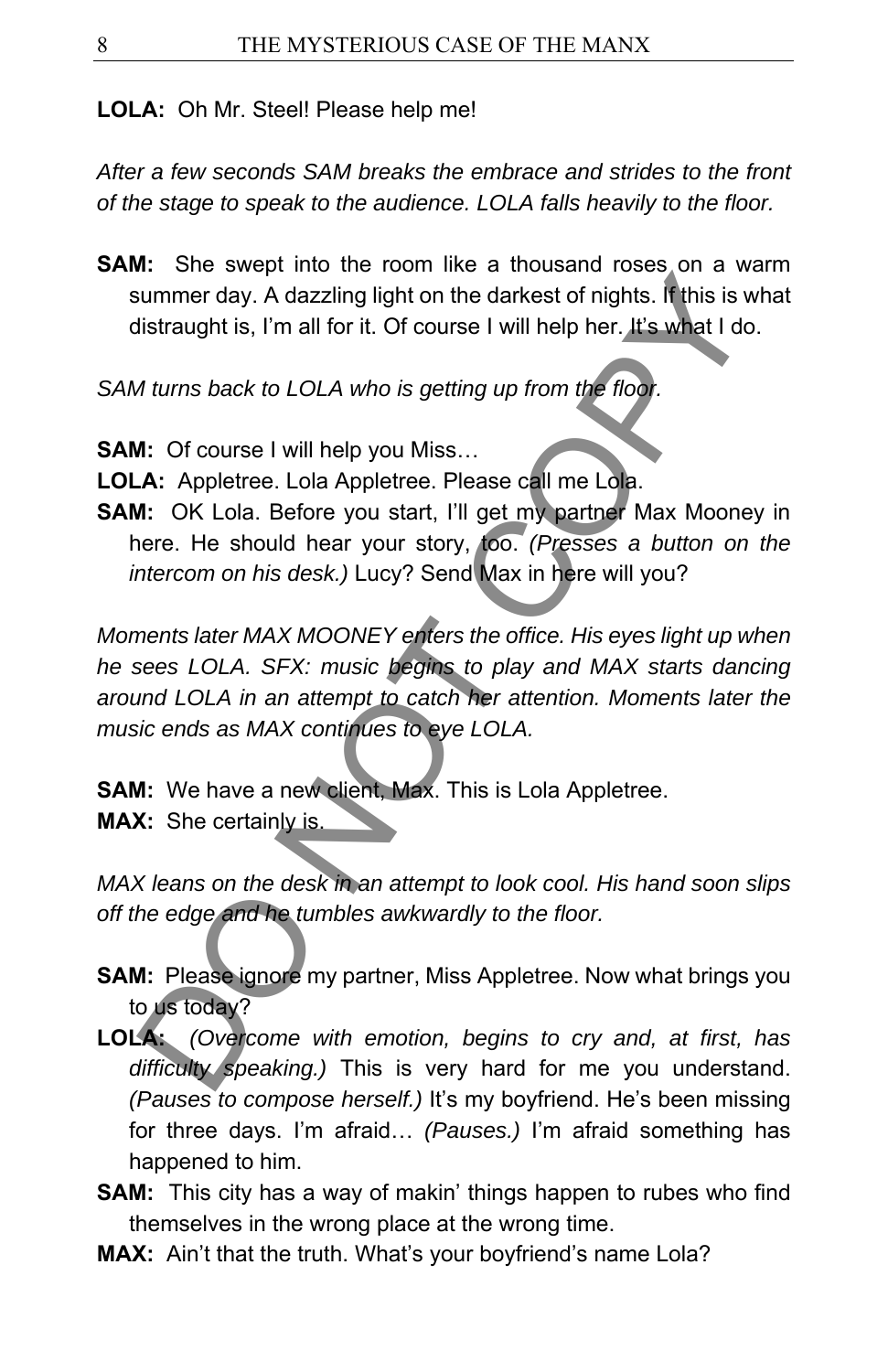*MAX begins taking notes as LOLA speaks.* 

- **LOLA:** Tom Vanderkilt.
- **MAX:** Does Vanderkilt have any enemies? Anyone you feel might be connected to his disappearance?
- **LOLA:** Whatever do you mean?
- **SAM:** Is there anyone who would want to fit Tom with a pair of cement overshoes and introduce him to the fishes in the East River?
- **LOLA:** Of course not! Tom is a peaceful man. He deals with antiquities.
- **SAM:** I see. And where might we find this... Aunt Tikwitty is it? I'd like to speak to her.
- **LOLA:** *(Shakes her head in amazement.)* Antiquity is not a person. It means Tom buys and sells antiques for a living. A: Whatever do you mean?<br>
A: Whatever do you mean?<br>
A: Shatever do you mean?<br>
C: Is there anyone who would want to fit Tom with a pair of cenvershoes and introduce him to the fishes in the East River?<br>
A: Of course not! To

*SAM and MAX exchange glances of surprise.* 

**MAX:** Is that really something people do?

**LOLA:** Of course.

**MAX:** Were these antiques valuable?

*LOLA suddenly becomes nervous.* 

**LOLA:** Sometimes, I guess.

- **SAM:** What was Vanderkilt's last known whereabouts, Lola?
- **LOLA:** He was meeting a client at *The Cat's Paw.* I never saw him after that.

**MAX and SAM:** *(Together.)* The Cat's Paw?!

**LOLA:** Yes, that's right.

- **MAX:** The Cat's Paw is no tearoom for grannies, Miss Appletree. It's owned by Big Tony Gallo, one of the city's most dangerous men.
- **SAM:** A man known to have crafted a few pairs of cement shoes in his time. I think we know where to start our investigation, Max.
- **LOLA:** But Tom is a nice man.
- **SAM:** Funny thing about nice men in this city… they have a way of attractin' bad people. Like wolves to a three-legged deer. Does your boyfriend have all his legs, Lola?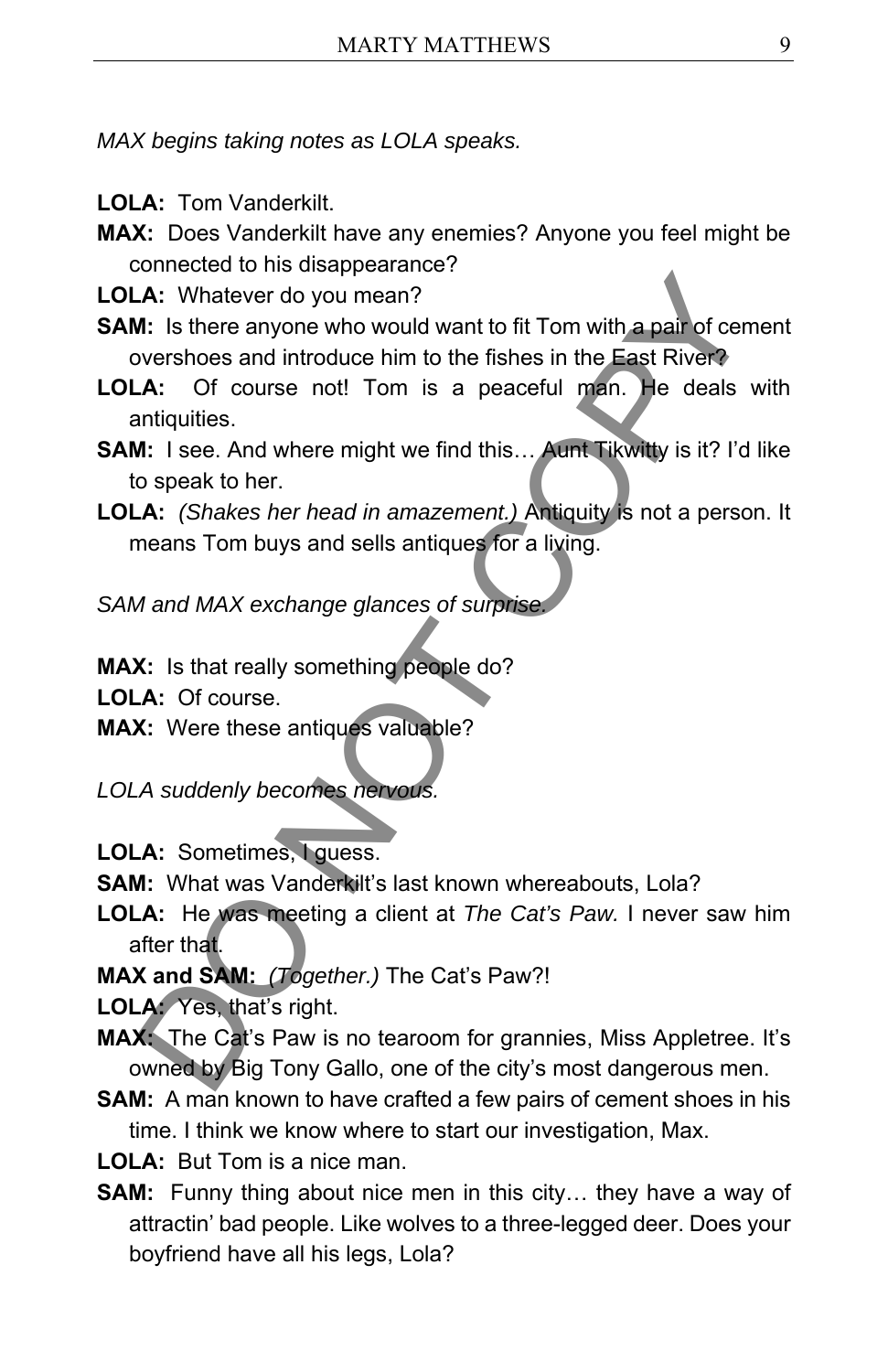**LOLA:** Yes, he does.

- **SAM:** Then maybe he has a chance. Then again, maybe he doesn't. I think we have all we need to know for now, Miss Appletree. We'll be in touch when we have some information for you.
- **LOLA:** *(Taking SAM'S hand.)* Thank you. Please find him, Sam. I don't know where else to turn.
- **SAM:** Of course we will. Max will show you to the door.

*MAX steps forward, tripping over the chair and tumbling to the floor. He pops quickly to his feet, brushes himself off, and leads LOLA offstage. SAM is left alone on stage. He steps to the front and speaks. Main lights dim. Spotlight on SAM. SXF: SAM'S music plays.* 

**SAM:** Where are you Tom Vanderkilt? What business did you have at The Cat's Paw? I've got a bad feeling in my stomach about this. Sure, it might be the triple bean burrito I had for breakfast, but I don't think so. I think there is more to this puzzle than meets the eye. I just have to find the right pieces.

*SAM slowly exits. Spotlight off. Music ends.* 



*AT START: Alley behind The Cat's Paw Restaurant. A body lies on a gurney, a chalk outline on the wall. OFFICER VALENTINE is taking pictures of the crime scene, while the coroner, SULLY, inspects the body. SAM and MAX approach the detective in charge of the scene, CHUCK.*  Also Order to the doctrine and turnbling to the door.<br>
Also Orcurse we will. Max will show you to the door.<br>
Steps forward, tripping over the chair and turnbling to the floor<br>
squickly to his feet, brushes himself off, and

**SAM:** Whatcha got here, Chuck?

**CHUCK:** Looks like a homicide. Found John Doe here stuck to that wall with a spear through his chest. Can't see how it could be an accident.

**SAM:** A spear? Ouch. Tough way to die.

- **CHUCK:** Can't think of too many good ways to die. What brings you guys down here?
- **SAM:** Workin' a missing persons case.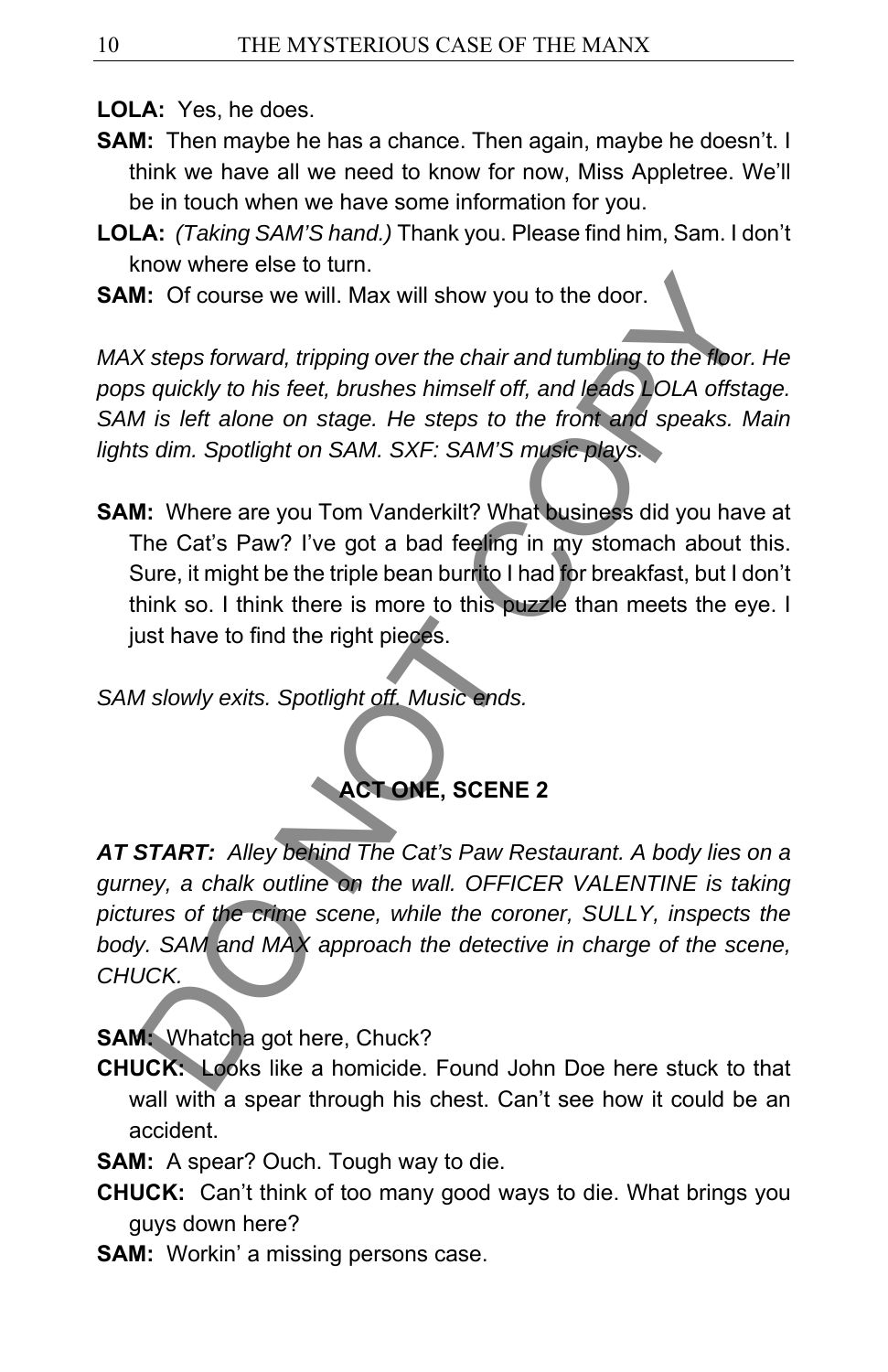**CHUCK:** You think this might be your guy?

- **SAM:** The thought had crossed my mind, Chuck. Mind if we take a look?
- **CHUCK:** Be my guest. I'm sure he won't mind.
- **SAM:** Max, check this stiff's mug with the picture the dame gave you. See if we have a match.

**MAX:** Sure thing, Sam.

*MAX pulls a picture (still in a frame) from the pocket of his coat. As he steps toward the body on the gurney he stumbles, falling on the dead*  body. In a panic, he tumbles to the ground, along with the body and the *gurney. SAM and CHUCK continue to talk at the front of the stage, oblivious to what is happening behind them. VALENTINE and SULLY come to MAX'S aid, struggling to get the body back on the gurney. Just as they get it in place CHUCK and SAM turn around. MAX acts casual, smiling at them with one elbow resting on the gurney.*  Solution Same the procedure of this coat Associated Associates that the body on the gumey he stumbles falling on the oney. In a panic, he tumbles of the ground, along with the body and the stumbles falling on the oney. In

**CHUCK:** *(Gesturing toward MAX'S arm.)* I'll ask you to be careful there, Max. I'm extending you and Sam a professional courtesy by letting you examine the body. It is a crime scene after all.

*MAX lifts his elbow from the gurney.* 

**MAX:** Don't worry, Chuck. Careful is my middle name. **SAM:** Funny. I thought your middle name was Muriel.

*CHUCK and VALENTINE snicker at the mention of MAX'S middle name.* 

**MAX:** How many times have we had this conversation? There are certain things that we don't speak of. One of those things being my middle name. The other, that unfortunate incident in Mexico last year involving some tainted water, a sombrero, and a clogged toilet.

*CHUCK and VALENTINE chuckle once again.* 

**SAM:** Yes, well I don't recall that conversation. So is the stiff Tom Vanderkilt?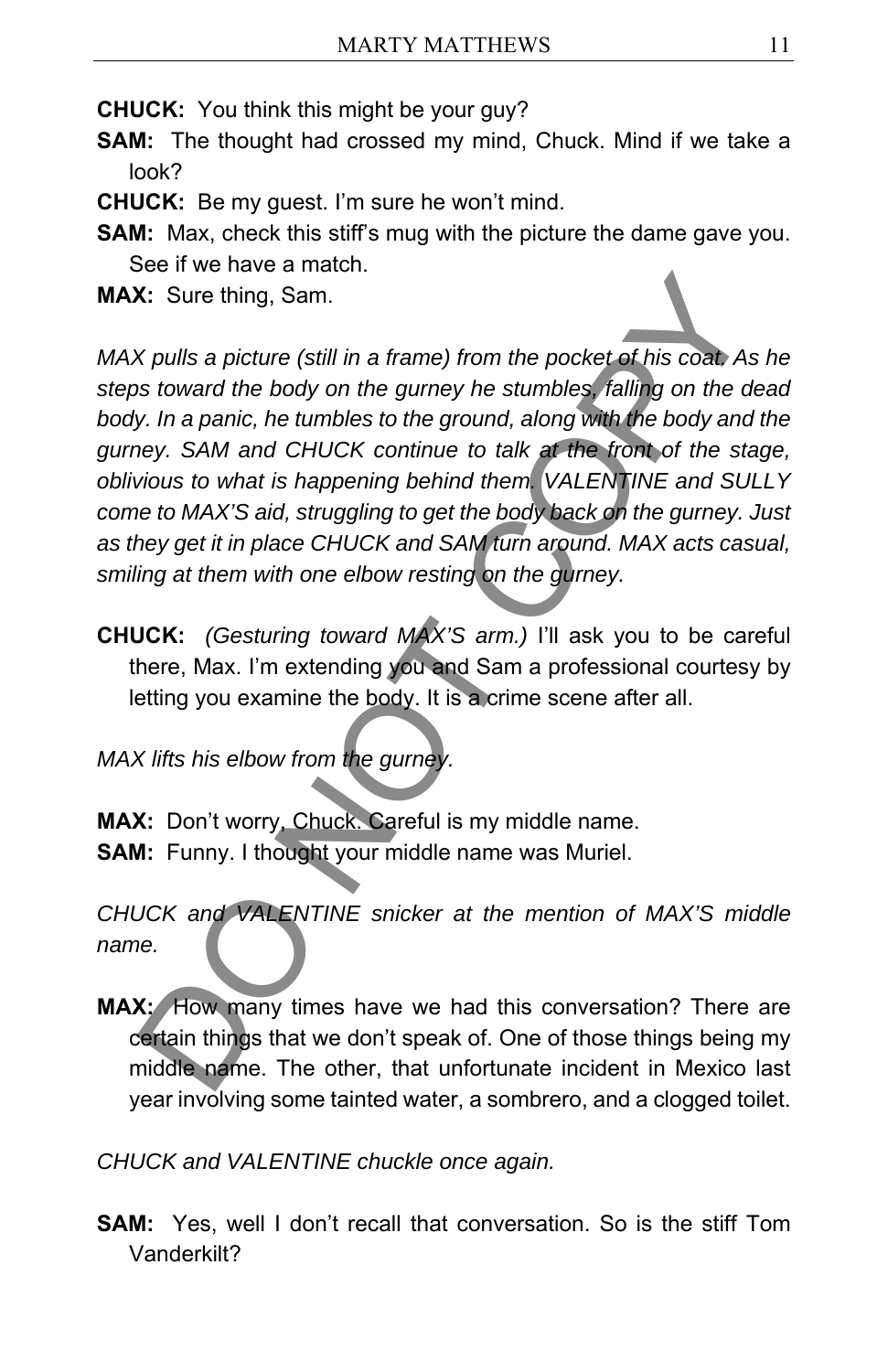- **MAX:** Yeah. It's definitely Vanderkilt.
- **SAM:** Are you sure?
- **MAX:** Trust me. I got a real close look at him.
- **SAM:** So now the question is, who did this to him?
- **CHUCK:** You're welcome to talk to Officer Valentine. She was second to me on the scene and took down all the details.
- **SAM:** Thanks, Chuck. We'll do that.

*CHUCK speaks briefly to VALENTINE, then exits. VALENTINE crosses to SAM and MAX.* 

**SAM:** What can you tell us about this mess, Valentine?

**VALENTINE:** Not much I'm afraid. Got an anonymous tip that there was a body in the alley beside The Cat's Paw. When I got here I found him *(Gestures toward the body.)* skewered like a pig on a spit. Had a spear shoved through his chest so hard he was stuck to the wall. DO NOT COPY

- **SAM:** Tell me about the spear. Not the usual way of takin' care of a guy.
- **VALENTINE:** True. First time I've seen that. I don't know much about spears, but it looked old—like an antique.

### *SAM and MAX exchange glances.*

- **VALENTINE:** Sully is our coroner at the scene. What do you know, Sully?
- **SULLY:** He's got some bumps and bruises on him. Looks like he was roughed up a little.
- **SAM:** Sounds like some rube was lookin' for information before he sent him over.
- **SULLY:** Could be. Cause of death was definitely the spear. I'd say he's been dead a few hours.

**MAX:** How can you be sure?

**SULLY:** His watch was broken at 9:05.

**VALENTINE:** Sully is the best there is. Thanks, Sully.

**SULLY:** Sure, sure.

*SULLY exits.*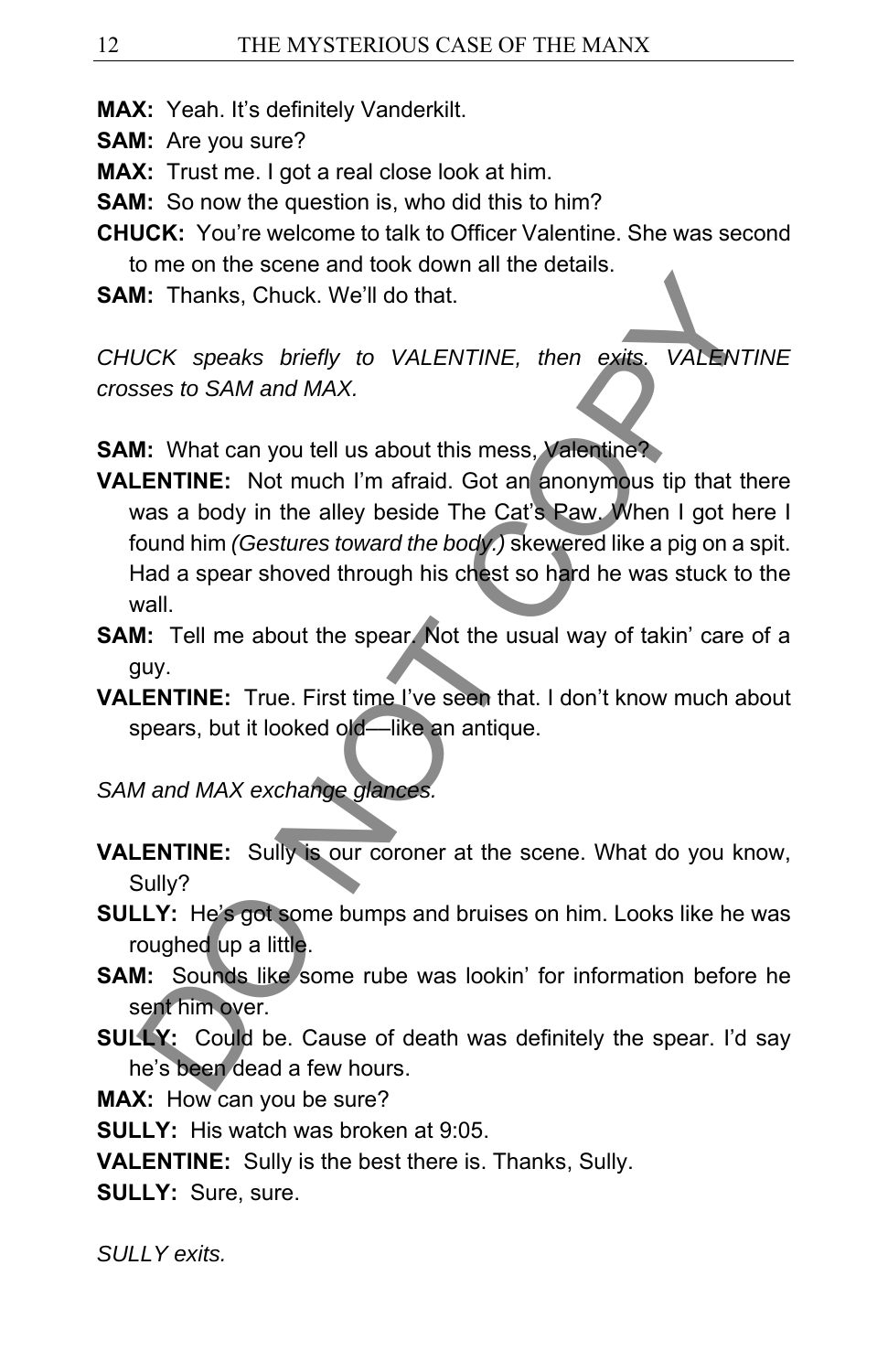**MAX:** Anything else interesting or unusual?

**VALENTINE:** His pockets were all turned out.

**MAX:** He was mugged, then.

**VALENTINE:** No, I didn't say that. All his jewelry was still on and I found a hundred in bills on the ground beside the body.

**SAM:** Somebody was lookin' for something specific. The question is––did they find what they was lookin' for?

**MAX:** An eye witness would be handy.

**VALENTINE:** Well, we have one of those––sort of.

**MAX:** Sort of?

**VALENTINE:** Gertie over there says she saw the whole thing.

*VALENTINE points toward the side stage where GERTIE enters*  pushing a shopping cart filled with various items. She is wearing *tattered clothes, fingerless gloves, and an old hat.* 

**VALENTINE:** The problem is, it's hard to know what's true and what isn't. Gertie's not all there. Got a few screws loose. Elevator doesn't reach the top floor. She's a few toppings short of a pizza pie. **ENTINE:** The problem is the signal bookin' for something specific. The quest-<br>
Somebody was lookin' for something specific. The quest-<br>
Somebody was lookin' for something specific. The quest-<br> **X:** Sort of?<br> **X:** Sort of?

**SAM:** OK, we get the picture. Mind if we talk to her?

**VALENTINE:** Be my guest. The only thing you'll get from her is a headache.

*VALENTINE exits. SAM and MAX approach GERTIE.* 

**SAM:** Hello, Gertie. I'm Sam. Sam Steel. This is my partner Max Mooney. We'd like to ask you a few questions about what happened in the alley earlier tonight.

*GERTIE is looking around like she didn't hear a word SAM said. She acts like she might be hearing voices.* 

**GERTIE:** Looks like rain don't you think?

**SAM:** *(Looks skyward briefly.)* Yes, maybe. About what happened, we…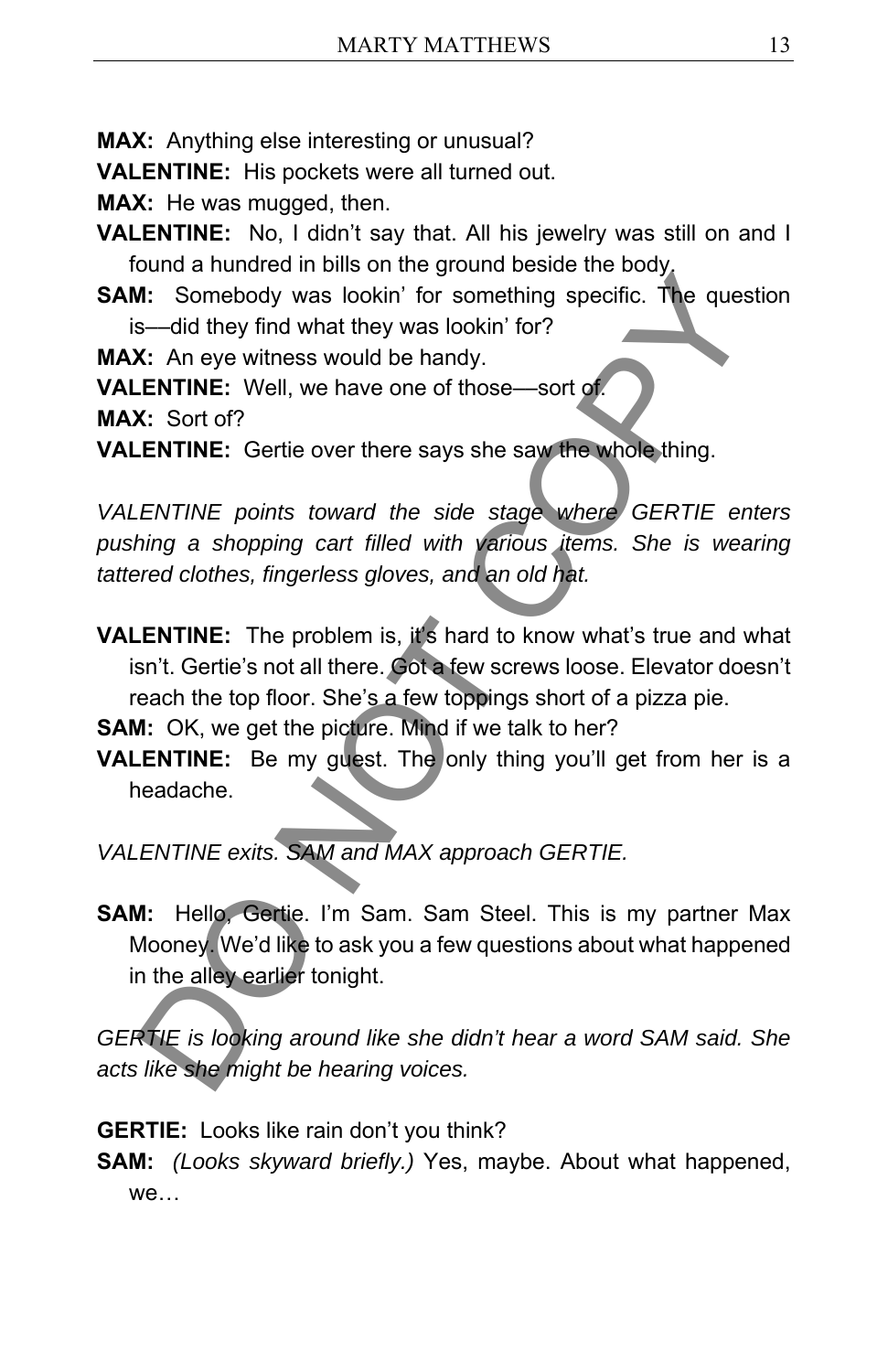**GERTIE:** Rain'll make yer garden grow.

Rain'll make the river flow.

Rain'll make yer spirits low.

That's what good old Gertie knows.

- **MAX:** OK then. Let me give it a try, Sam. *(Speaking extremely slowly.)* Gertie, did you see anyone in the alley tonight?
- **GERTIE:** Of course Gertie did. Lots of people. Big party behind The Cat's Paw! *(Laughs hysterically.)* Peggy the Pirate and the Leprechaun was there! Darth Vader and the Princess too! Big party! *(Laughs again.)* Everyone looking for the kitty. *(Begins walking around the alley calling for a kitty.)* Here kitty, kitty, kitty. Here kitty, kitty, kitty.
- **MAX:** The Leprechaun? The dame's obviously delusional.

*As GERTIE continues to call for the kitty in the background, SAM steps to the front of the stage to speak to the audience. Main lights dim. Spotlight on SAM. SFX: SAM'S music plays.* 

**SAM:** It's a tough gig to make it in this city. The weak end up like Gertie––or worse. Only the strong survive here. There's a word for that I suppose, but my name ain't Webster or Oxford. I'm just a lowly P.I. scratching for a clue to solve this mystery. Funny thing about life, one bad break and any of us could end up like Gertie, scratching through alleys for survival, our existence reduced to what can be crammed into a shopping cart. It ain't fair, it's just the way it is. STIE: Of course Gertie did. Lots of people. Big party behind Cat's Paw! (Laughs hysterically.) Peggy the Pirate and eprechaun was there! Darth Vader and the Princess too! Big party and eprechaun was there! Darth Vader and

*SAM walks back to MAX. Main lights up. Spotlight off. Music ends.* 

**SAM:** Let's go, Max. We're done here. It's time to pay a visit to Big Tony.

*SAM and MAX begin to leave, but GERTIE races up to them, yelling a warning.*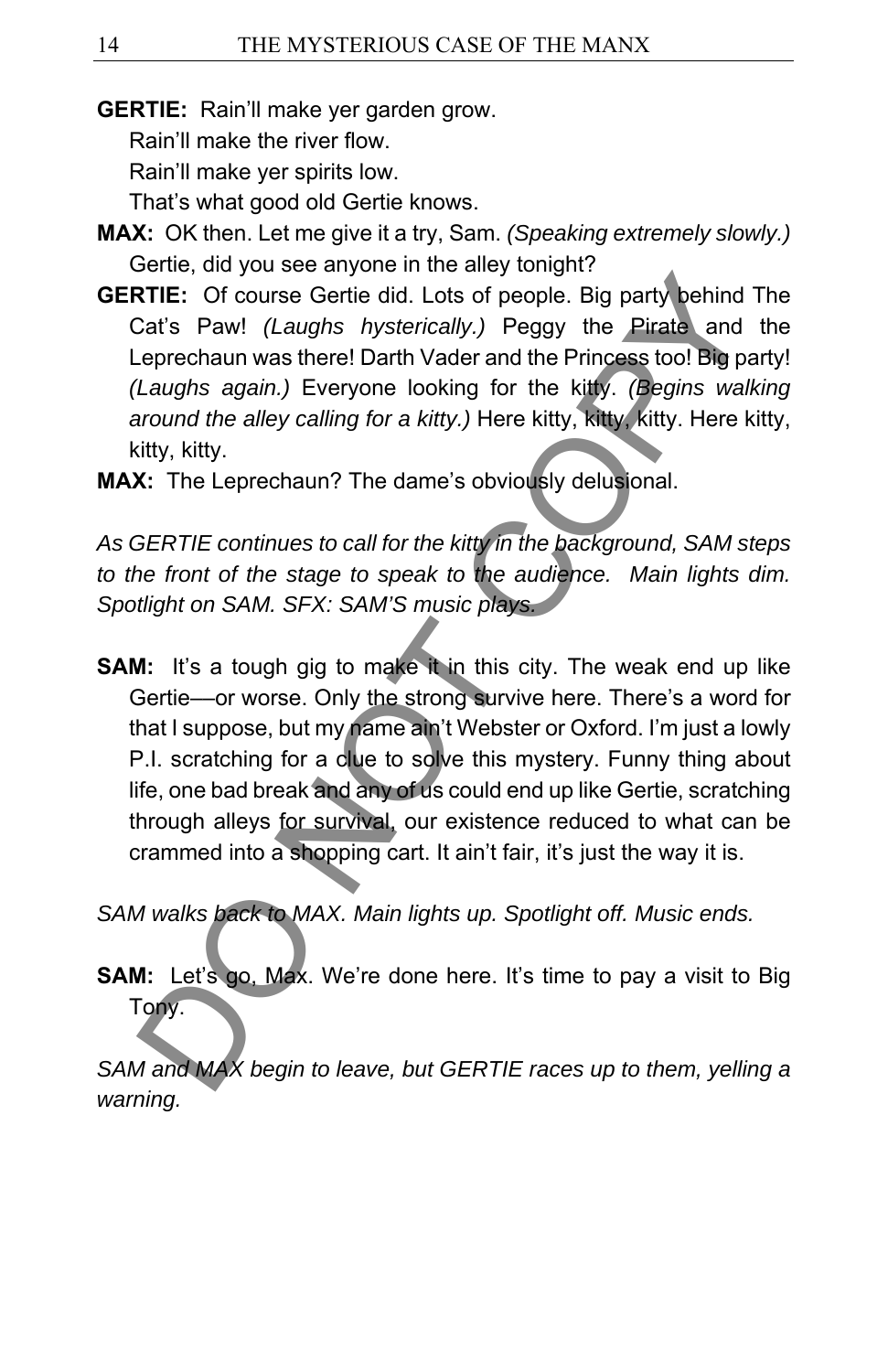**GERTIE:** *(Yelling.)* Beware the Manx, detectives!! Beware the Manx!! If you follow her trail it will only lead to death!

The Manx has a curse upon its paw.

Crimson blood drips from its claw.

A body fell under the shadow of the law.

That's what good old Gertie saw.

**MAX:** Valentine was right. She does give you a headache. Come on Sam, let's get out of here.

*MAX exits. SAM waits a moment, looking at GERTIE like he is considering what her rhyme means, then exits. When they are gone, GERTIE reaches into her cart and pulls out the statue of a cat.* 

**GERTIE:** *(Petting the cat.)* There you are, kitty. The bad men are gone. Gertie will look after you.

# **ACT ONE, SCENE 3**

*AT START: The Cat's Paw Restuarant. There are three tables. BIG TONY sits at the one in the middle. To his left we see a table with IRISH MIKE and PEG THE PIRATE. To TONY'S right we see LOLA, her father HOWARD APPLETREE III, and his DOCTOR. PAULIE is quietly serving tables throughout the scene. Spotlight on LOLA'S table.*  We words. The cart is the distance of a care in the Medicinal State Comes Contain, let's get out of here.<br>
Statistic SAM waits a moment, looking at SERTIE like his density that her rhymne means, then exits. When they are g

- **HOWARD:** *(Breathing heavily through an oxygen mask between words.)* How could you let this happen, Lola? We need the Manx. In the wrong hands it could ruin our family.
- **LOLA:** I'm sorry, father. How could I have known that Tom would betray us?
- **HOWARD:** Indeed. He did display a surprising amount of courage for a geeky antique dealer.
- **LOLA:** Although in the end…
- **HOWARD:** He was no match for someone's spear. *(Attempts an evil laugh, but lapses into a coughing fit.)*
- **DOCTOR:** Easy now, Mr. Appletree. We've talked about this before. Evil laughter is a young man's game. You don't have the lung capacity for it anymore.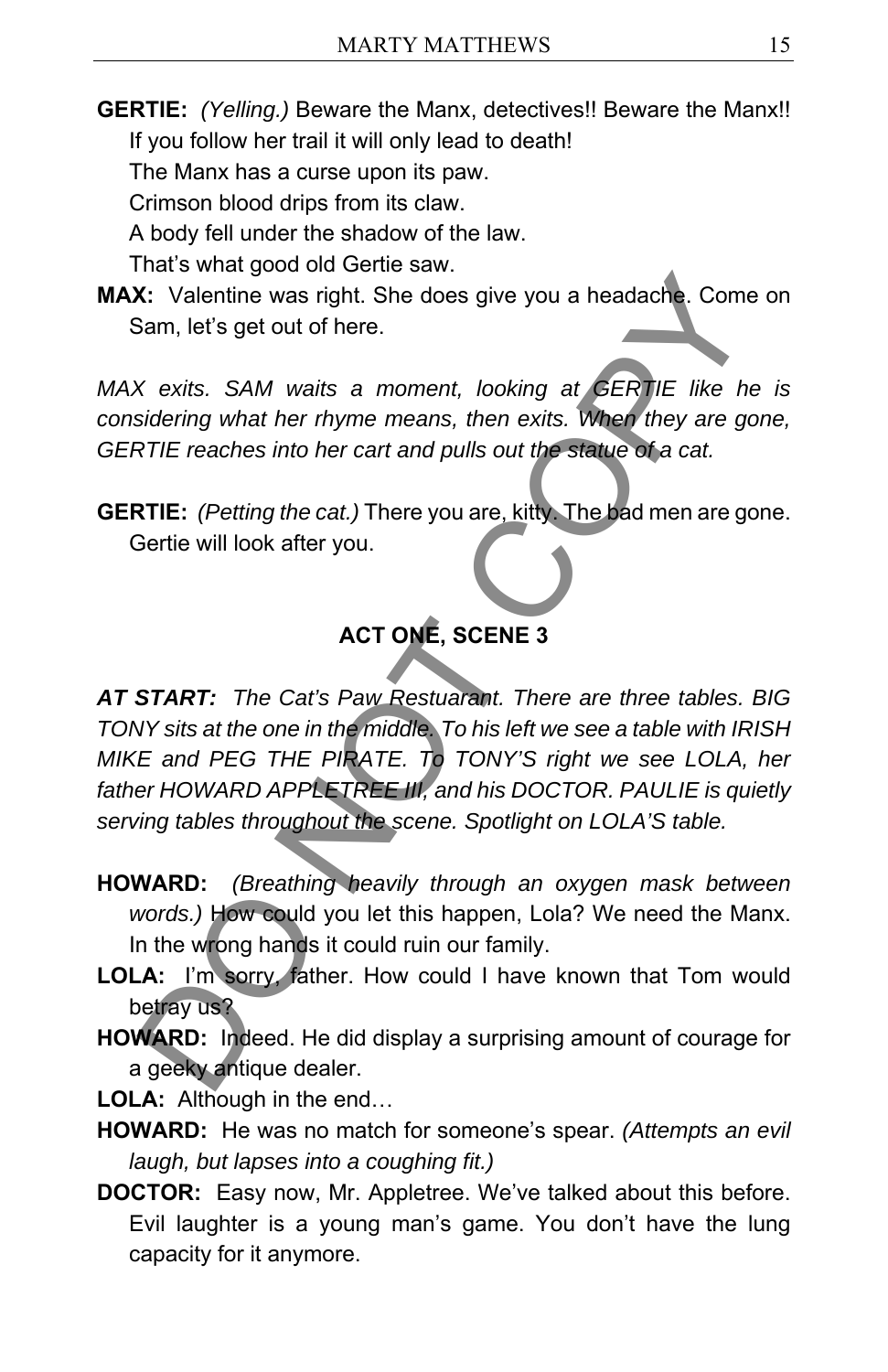*As DOCTOR tends to HOWARD, the spotlight switches to the table with IRISH MIKE and PEG THE PIRATE.* 

- **PEG THE PIRATE:** I can't believe we let the treasure slip through our hands like that.
- **IRISH MIKE:** The luck of the Irish wasn't with us. That's for sure.
- **PEG THE PIRATE:** Be that as it may Irish Mike, we need to find that cat. It be worth millions to us if we do.
- **IRISH MIKE:** I know it, Peg. But where did Vanderkilt put the bloody thing? He didn't have it on him when he was killed. As my da used to say––"there's somethin' dodgey goin' on here, Mikey. Best keep your noggin' about ya."
- **PEG THE PIRATE:** Maybe the scurvy dog buried the treasure somewhere. If he did, then I'll bet you a hundred doubloons that he left a map to find it. All we need to do is find the map, follow the directions to where X marks the spot, and dig up the treasure. Easy as walkin' the plank, my Irish mate. H. **HIMIKE:** The luck of the Irish wasn't with us. That's for sure.<br> **STHE PIRATE:** Be that as it may Irish Mike, we need to find<br>
tat. It be worth millions to us if we do.<br> **COPY THE PIRATE:** Be that as it may Irish Mike,
- **IRISH MIKE:** I'm doubtin' that's the way it went down. And what in the name of Liam Neeson is a doubloon anyway?
- **PEG THE PIRATE:** *(Without her pirate accent.)* The doubloon was a two-escudo or 32 reales gold coin weighing 6.77 grams. Doubloons were minted in Spain, Mexico, Peru, and Nueva Grenada. The term was first used…
- **IRISH MIKE:** All right, all right. I'm sorry I asked. We'll start lookin' for the Manx as soon as I get some chips and a bevvie. I'm so hungry I'm as weak as a salmon in a sandpit. Now where's that plonker of a waiter?

*As IRISH MIKE looks around for the waiter, the spotlight shifts to the center table where BIG TONY sits. MAX and SAM enter.* 

- **SAM:** Let me do the talking Max. In a city full of bad people, Big Tony is the leader of the band.
- **MAX:** You got it, Sam. You won't even know I'm here.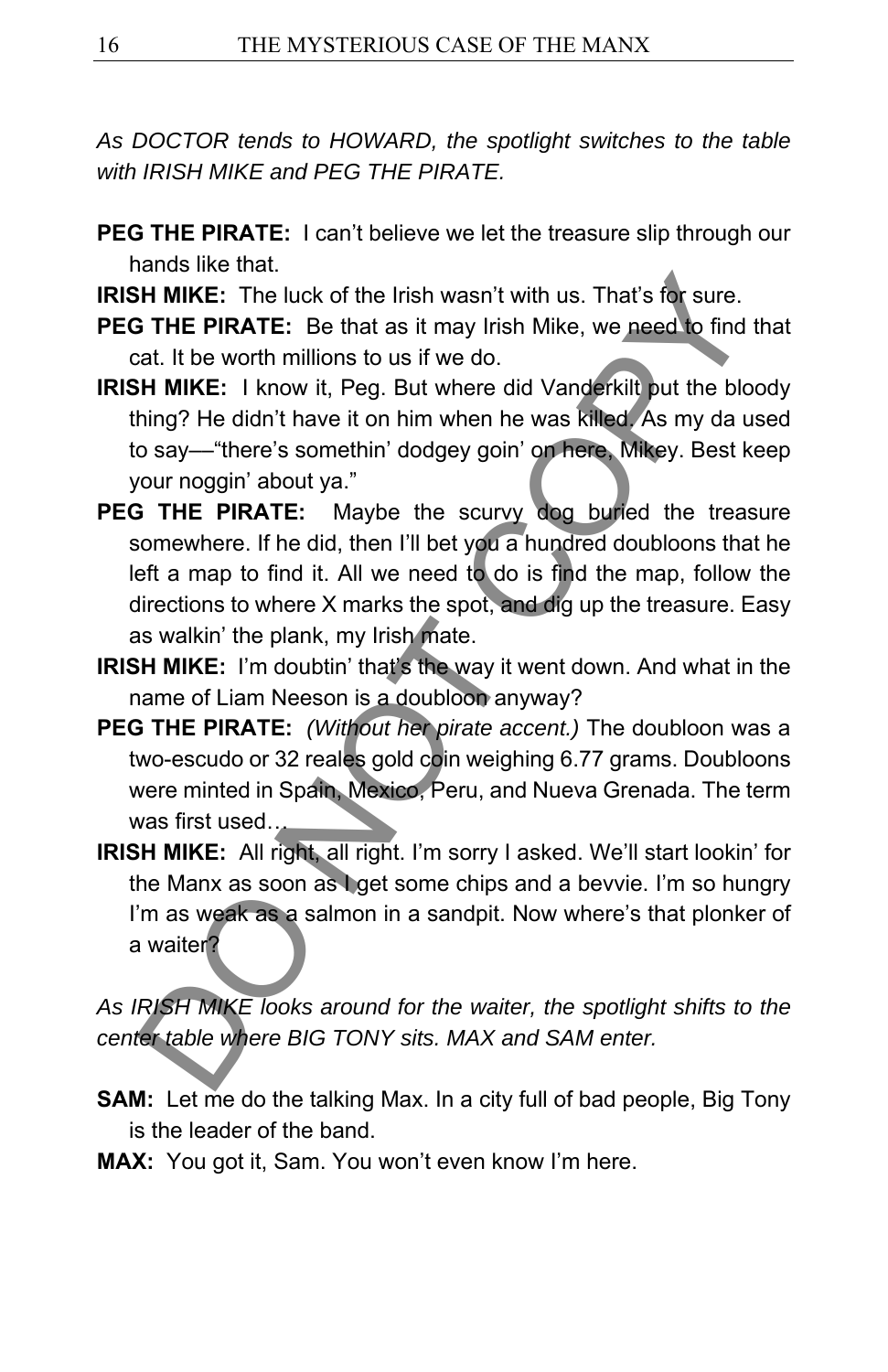*MAX promptly stumbles and crashes into the waiter, PAULIE, who is carrying a tray of dishes. PAULIE goes down in a shower of plates and cutlery.* 

**SAM:** So much for the quiet approach.

*SAM and MAX approach BIG TONY'S table.* 

**BIG TONY:** Well look what the cat dragged in! Sam Steel! I see you still know how to make a grand entrance.

*MAX and SAM sit down.* 

**BIG TONY:** *(Calls out.)* Paulie! Get that mess cleaned up and bring my friends some drinks.

**PAULIE:** Right away, Uncle Tony.

**SAM:** We're sorry about that, Big Tony.

**BIG TONY:** Fuhgettaboutit. My nephew needs to be more careful. He's interested in being part of the family business you know. I believe in workin' your way up from the bottom. That's the way I did it. Builds character. Don't you agree, Mooney? *M* and *MAX* approach *BIG* TONY'S table.<br> **TONY:** Well look what the cat dragged in! Sam Stee!! I see<br>
till know how to make a grand entrance.<br>
X and SAM sit down.<br> **TONY:** (Calls out.) Paulie! Get that mess cleaned up a

*BIG TONY gives MAX a slap on the shoulder, knocking him from his chair to the floor. BIG TONY looks at PAULIE, snaps his fingers, and points to MAX. PAULIE rushes over and helps MAX back into his chair.* 

**BIG TONY:** You gotta hit the gym more often, Mooney. You're as weak as a schoolgirl.

**MAX:** I'll think about it.

**BIG TONY:** I'll think about it! *(Laughs.)* This guy kills me, Sam.

*BIG TONY slaps MAX on the shoulder, again. He falls to the floor. PAULIE helps him up.* 

**SAM:** He is a bit of a hazard. We're more concerned with who killed Tom Vanderkilt last night.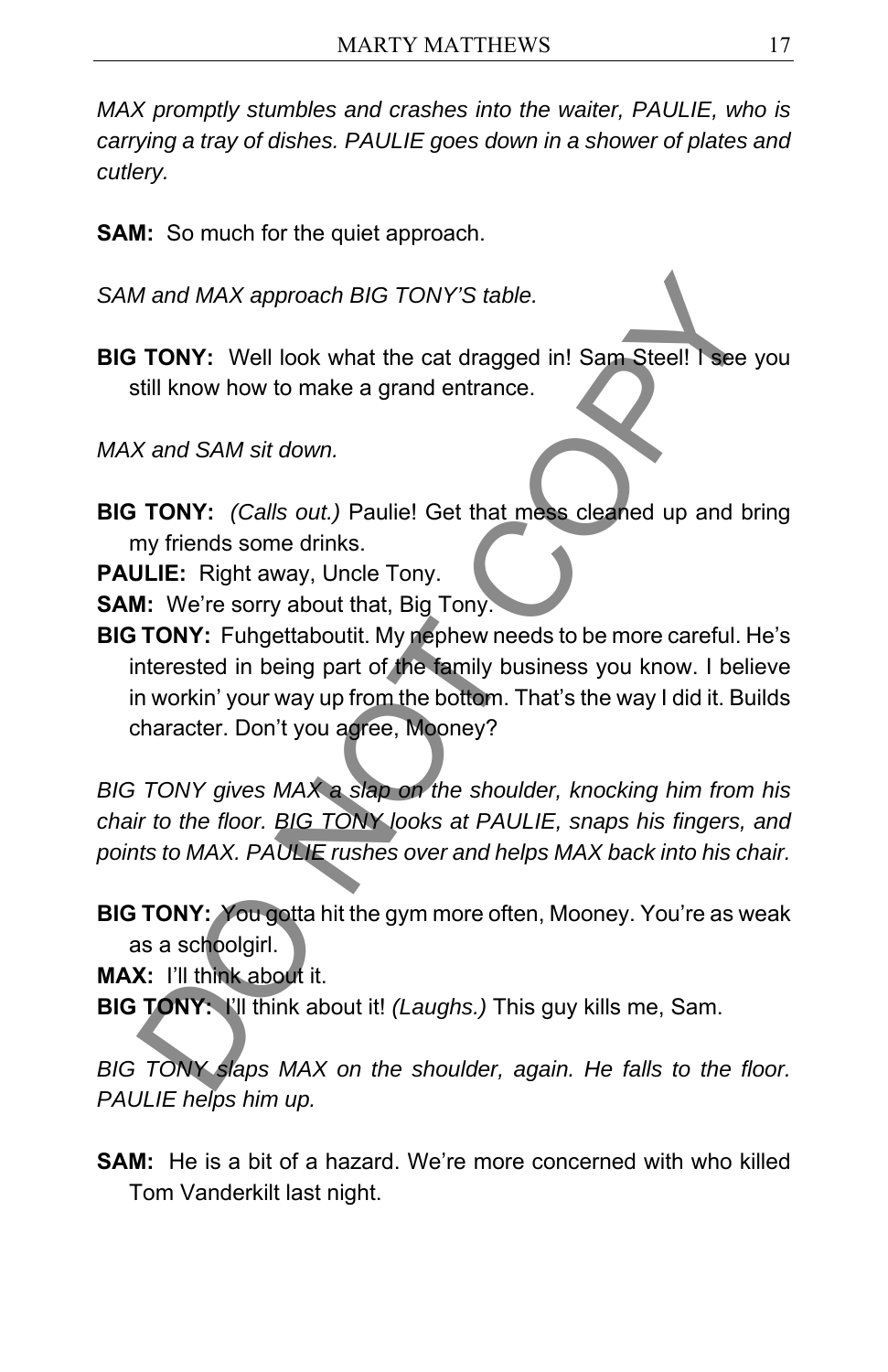- **BIG TONY:** Yeah, I heard about that. Such a tragedy when a young life ends. Now you're not suggestin' that I had anything to do with that are you, Sam? Because if you are insinuatin' something of that nature, our friendly conversation may turn unfriendly. We don't want that now do we?
- **SAM:** I'm not suggesting anything. Funny thing though about people who hang out with you Big Tony. They often end up swimming with the fishes while strapped to a pair of cement overshoes. Sure, they could have stepped in wet concrete just before taking a relaxing dip in the harbor, but somehow I find that unlikely. in the matrices we shall be the evening the shall and twith you Big Tony. They often end up swimming the fishes while strapped to a pair of cement overshoes. Sure, to cold have stepped in wet concrete just before taking a
- **BIG TONY:** *(Laughs softly.)* Heh, heh. I tell you what, Sam. If those stories are true, and I'm not saying they are, to end up like that a guy would really have to do somethin' to get on my bad side, and I can't recall Tom Vanderkilt ever crossin' Big Tony.
- **SAM:** OK. Maybe you offed him and maybe you didn't. We do have it on good authority that Vanderkilt had dinner here last night.
- **BIG TONY:** *(Pauses for a moment.)* That may be true. It gets pretty busy in here in the evening. It's possible he was here. *(Turns to PAULIE.)* Paulie, get over here!

**PAULIE:** What's up, Uncle Tony?

**BIG TONY:** You know that guy who was killed in the alley last night? **PAULIE:** Yeah, I saw it on the TV this morning.

- **BIG TONY:** Of course you did. Was he in here last night for dinner?
- **PAULIE:** *(Stops to think a minute.)* I mighta saw a guy in here who mighta been him. Havin' dinner wit' someone else he was. But I couldn't tell who that someone mighta been either.
- **SAM:** How convenient.
- **BIG TONY:** Like I said, it gets busy in here in the evenings. Paulie can't be expected to remember every face.
- **SAM:** Of course not.
- **BIG TONY:** Besides, many of our patrons prefer to eat in anonymity. And we here at The Cat's Paw respect their right to privacy.
- **SAM:** I see. Thanks for your help, Big Tony.

SAM and MAX begin to stand, but BIG TONY puts a hand on each of *their shoulders and pushes them back down.*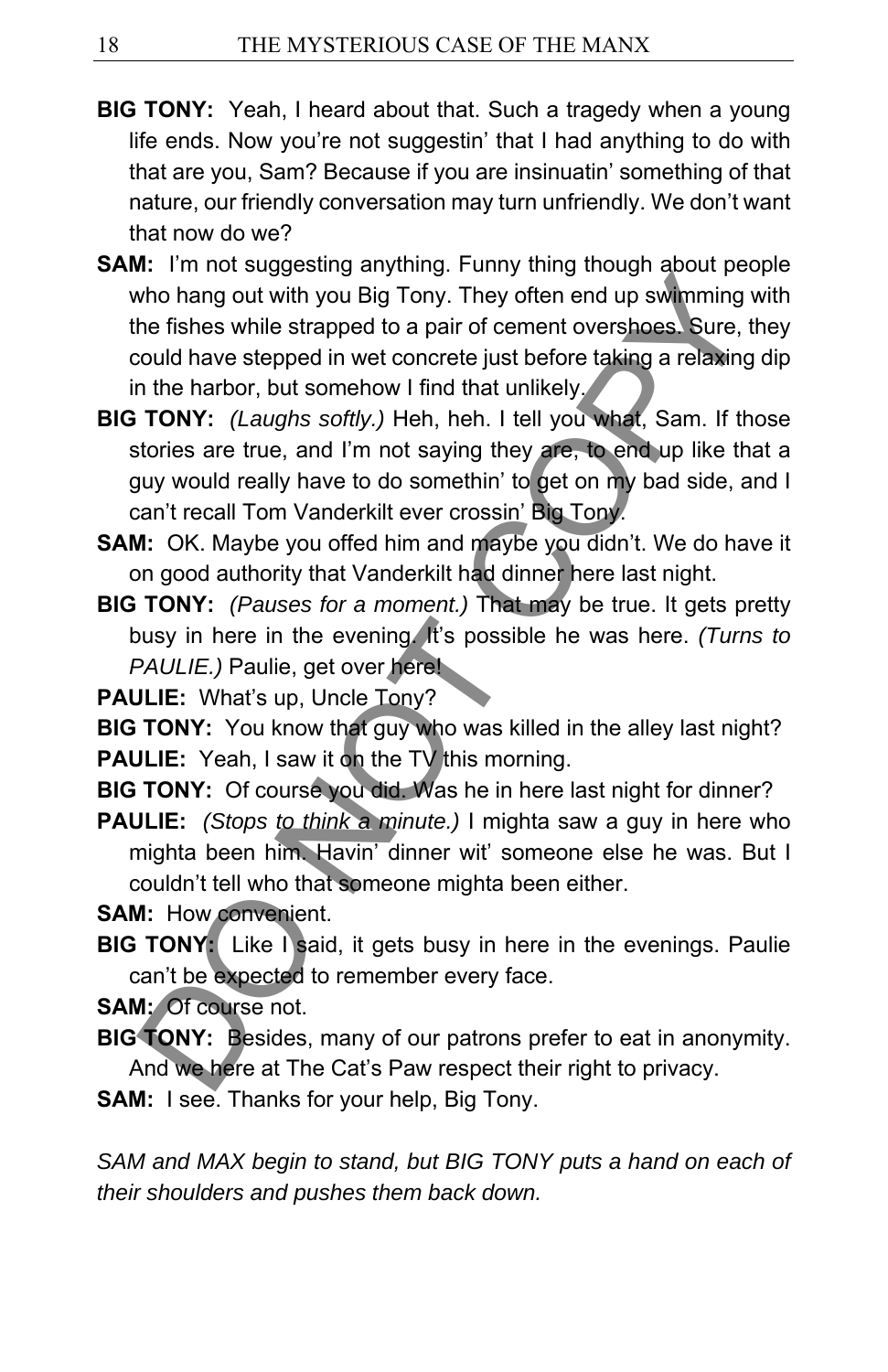- **BIG TONY:** I tell you what though boys. All a reasonably bright gumshoe would have to do is look around. You never know who you will see at The Cat's Paw.
- *BIG TONY and PAULIE exit. Spotlight off. Main lights up.*
- **IRISH MIKE:** C'mon Peg. If some muppet gets to that statue before us there'll be wigs on the green, I tell you.
- **PEG THE PIRATE:** Arggh. I'm with you matey. Let's run old Jolly Roger up the flagpole and set sail.

*PEG THE PIRATE and IRISH MIKE exit. MAX and SAM look at each other in wonderment.*  **EXECT THE PRATE:** Croom Peg. If some muppet gets to that statue before there'll be wigs on the green, I tell you.<br> **EXECT THE PIRATE:** Arggh. I'm with you matey. Let's run old Jonger up the flagpole and set sail.<br>
FITHE P

**MAX:** Am I losing it or was that a leprechaun and a pirate? **SAM:** Just like Gertie said.

*LOLA, HOWARD, and DOCTOR rise to leave. HOWARD is breathing heavily––like Darth Vader.* 

**LOLA:** Let's go, father. We need to get you home to bed.

**DOCTOR:** That's right, Mr. Appletree. You know how too much excitement affects your breathing. Keep inhaling that oxygen now.

*Again, MAX and SAM exchange a glance.* 

**MAX:** Darth Vader perhaps?

*SAM stands and speaks to the audience. Main lights dim. Spotlight on SAM. SFX: SAM'S music plays.* 

**SAM:** It seems crazy old Gertie isn't so crazy after all. Sure, she speaks in rhyme, lives on the streets, and carries everything she owns in a shopping cart, but still…. *(Thinking. Beat.)* It seems some more ingredients just fell into our pot, and I don't like the way this tastes.

*MAX and SAM exit. Spotlight off. Music ends.*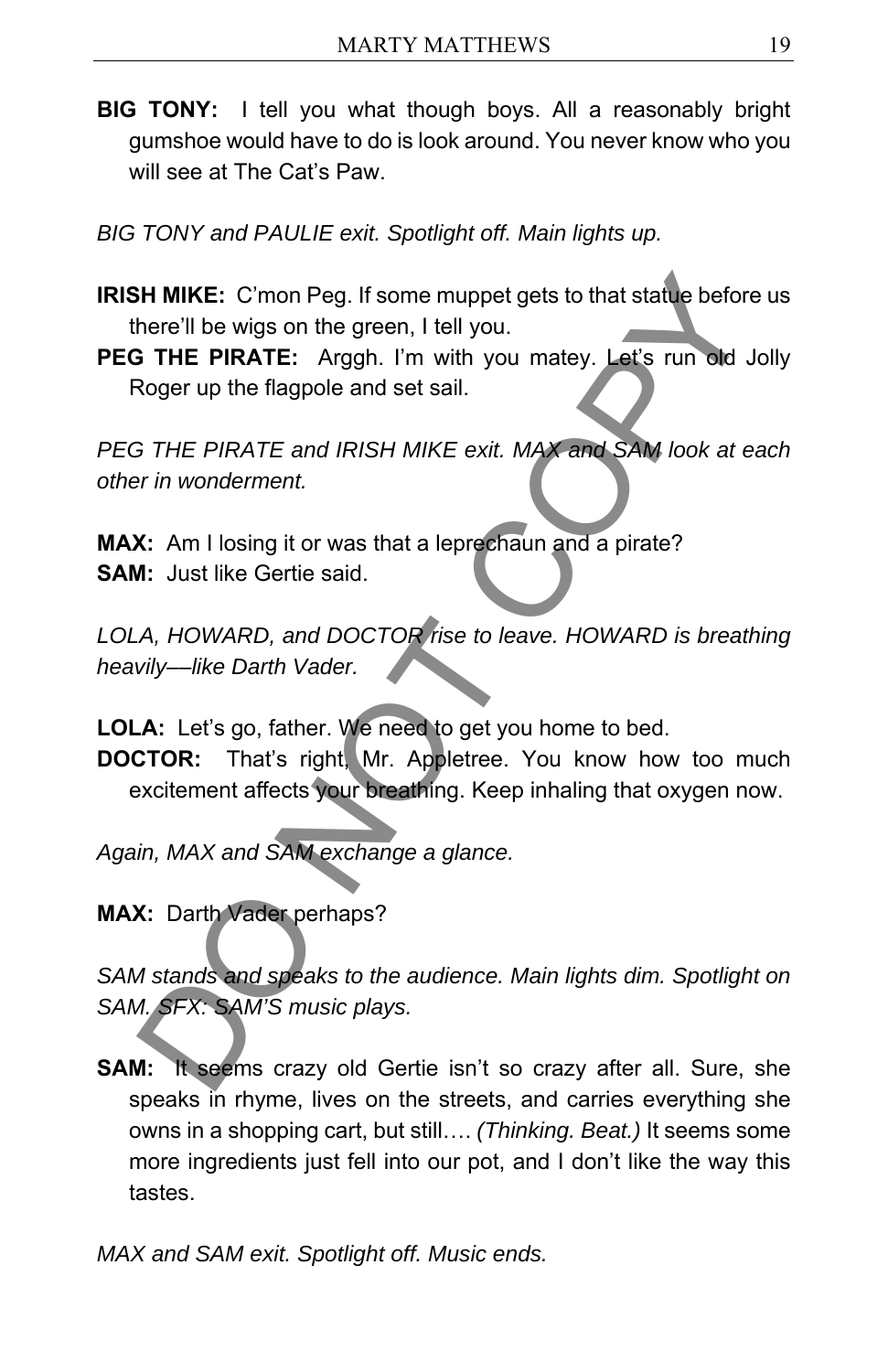### **ACT ONE, SCENE 4**

*AT START: Vanderkilt's Antiques and Oddities. IRISH MIKE and PEG THE PIRATE have just broken into the store.* 

- **PEG THE PIRATE:** Do you think the scurvy dog hid the Manx in his own store, Irish Mike?
- **IRISH MIKE:** I don't know Peg, but if we don't find the Manx, then we may at least find a clue as to where it is. Stop your blatherin' and get searchin'. Quiet as a mouse now. Fried The PIRATE: All right, Peg. We need to stay focused.<br>
THE PIRATE: All right, Peg. We need to stay focused.<br>
THE PIRATE and IRISH MIKE begins searching the store for correction.<br>
THE PIRATE and IRISH MIKE begins searc

*PEG THE PIRATE and IRISH MIKE begin searching the store for clues to the missing Manx. They tiptoe into the store, but PEG THE PIRATE'S peg leg is very loud as she walks.* 

#### **IRISH MIKE:** You call that quiet?

- **PEG THE PIRATE:** Excuse me, Captain Perfect, but I can't very well help it. It was no picnic getting my foot bit off by a crocodile, you know. Left me with this blasted peg leg. Mighty tough to tiptoe now.
- **IRISH MIKE:** That's not what happened to your foot you nutter. That was Captain Hook's hand in *Peter Pan*.
- **PEG THE PIRATE:** I'm the nutty one? That's the worst Irish accent I've ever heard. You're from Dublin, Alberta you scalliwag!
- **IRISH MIKE:** Don't go scraggin' on Mother Dub now, or we'll have a row about it!
- PEG THE PIRATE: All right, all right. Everybody calm down. Let's just look for the statue.
- **IRISH MIKE:** You're right, Peg. We need to stay focused.

*PEG THE PIRATE and IRISH MIKE continue their search.* 

**PEG THE PIRATE:** Do you think any of this other stuff is valuable?

**IRISH MIKE:** I don't know. Most of it looks as useless as a chocolate teapot.

**PEG THE PIRATE:** Arggh. Here's something interesting, Irish Mike.

*PEG THE PIRATE holds up a large jar.*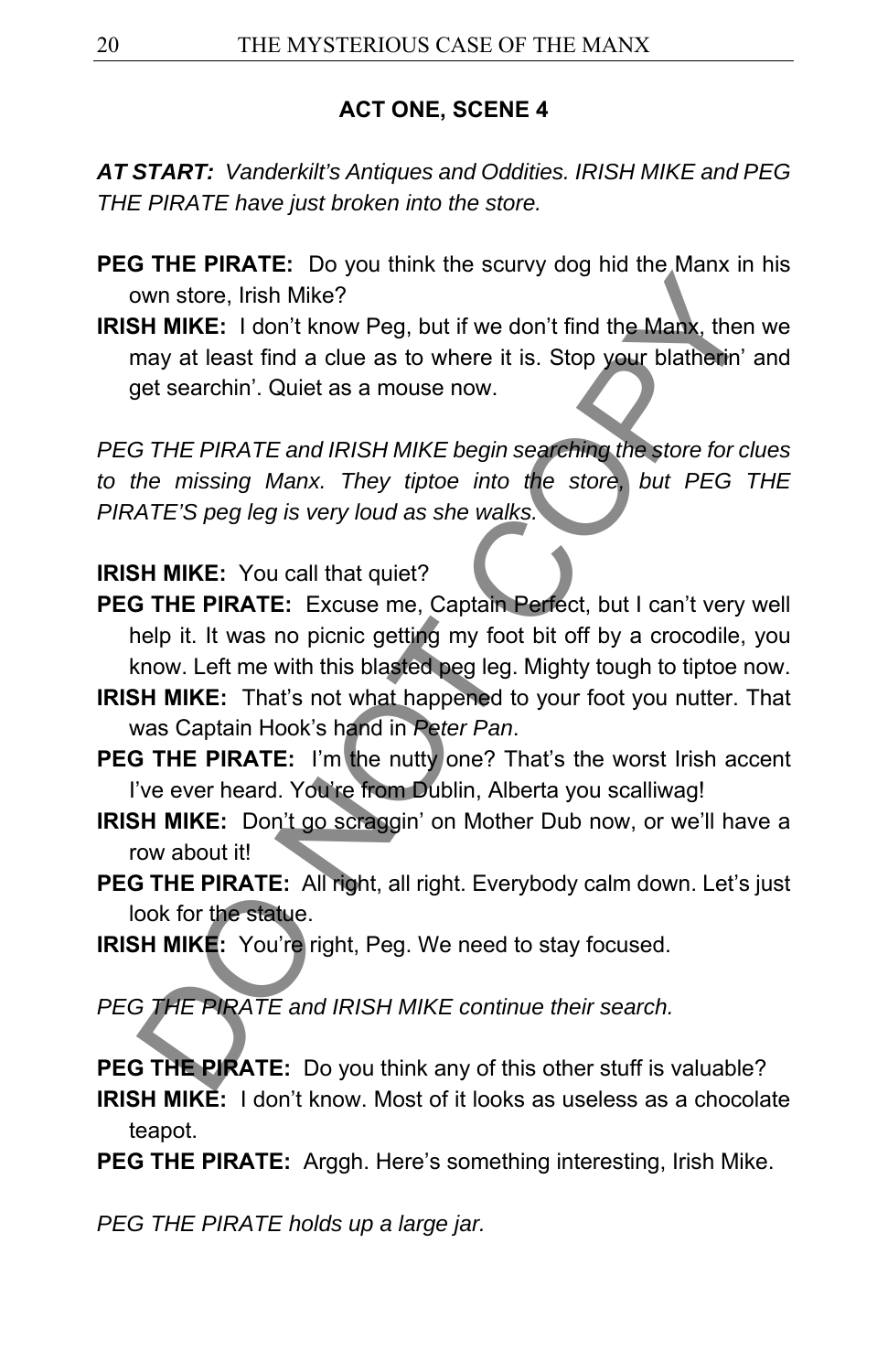**IRISH MIKE:** What is it Peg?

- **PEG THE PIRATE:** The card says it's a collection of Donald Sutherland's used Q-tips.
- **IRISH MIKE:** Oh dry up you sprog! Why would anyone collect those? It's a crock it is!
- **PEG THE PIRATE:** See for yourself.

*IRISH MIKE walks over to check out the contents of the jar.* 

**IRISH MIKE:** That's the most disgusting thing I've ever seen. The plonker had a lot of colds by the look of it.

*As IRISH MIKE and PEG THE PIRATE inspect the Q-tips, LOLA, HOWARD, and DOCTOR enter through the auditorium aisle. LOLA is carrying a flashlight.* 

PEG THE PIRATE: Did you see that? Someone's comina!

**IRISH MIKE:** Keep your alans on Peg. No need to panic. Get down on your hunkers and hide. Be dogwide though boyo! If we're snared rapid, hit your pedals, and be away with ye!

*PEG THE PIRATE steps toward the audience.* 

**PEG THE PIRATE:** *(To audience.)* I don't speak Irish very well, but I did understand the hide part.

*IRISH MIKE and PEG THE PIRATE hide. LOLA, HOWARD, and DOCTOR climb the steps to the stage. HOWARD is really laboring.* 

**DOCTOR:** As your personal physician, Mr. Appletree, I'd like to go on record as saying that this is a bad idea. You are still recovering from a breathing fit. The last thing you need to be doing is skulking around in a murder victim's antique shop. SH MIKE walks over to check out the contents of the jat.<br>
SH MIKE: That's the most disgusting thing I've ever seen.<br>
SH MIKE: That's the most disgusting thing I've ever seen.<br>
Jonker had a lot of colds by the look of it.<br>

**LOLA:** I have to agree father. You really should be at home in bed.

**HOWARD:** Nonsense. I'm as fit as a fiddle. Why I don't feel a day over thirty. *(Breaks into a coughing fit.)* I'll prove it. You want to race? First one to the counter. Go!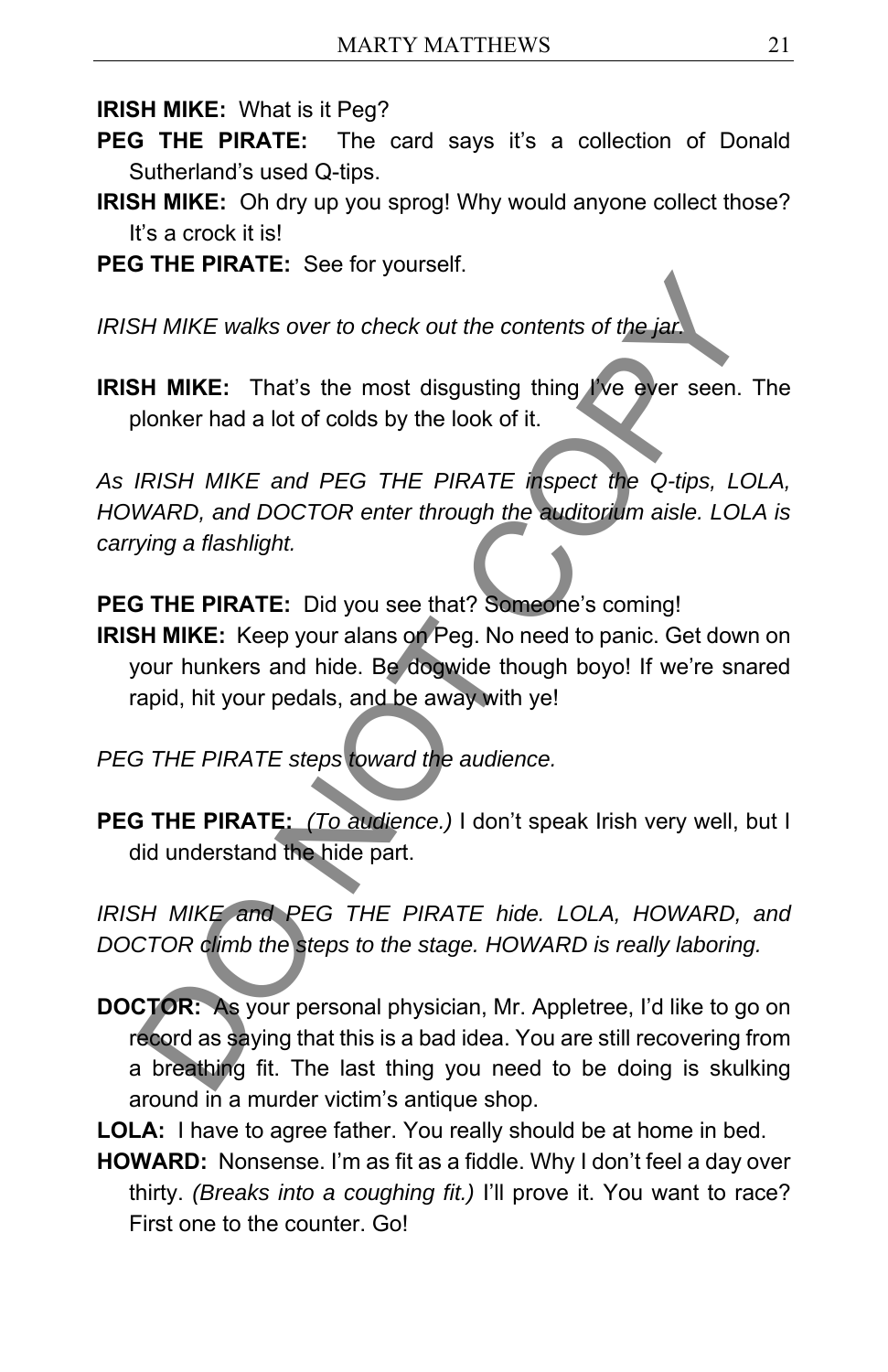*LOLA and DOCTOR stroll leisurely to the counter. HOWARD takes two faltering steps, collapses to his knees, and crawls the rest of the way. He immediately grabs the oxygen mask from DOCTOR.* 

### **LOLA:** Thirty huh?

- **HOWARD:** *(Breathing heavily.)* You… cheated. You… had… a… head… start.
- **LOLA:** Sure we did. Why don't you stay here and rest while the doctor and I search the place.

*HOWARD nods and waves them off as he continues to breathe through the oxygen mask. LOLA and DOCTOR begin searching the store, while PEG THE PIRATE and IRISH MIKE stay hidden. After a few moments searching, DOCTOR holds up a large jar.*  Fractional start.<br>
Head... start.<br>
A. Sure we did. Why don't you stay here and rest while the do<br>
and I search the place.<br>
WARD nods and waves them off as he continues to breathe thro<br>
MARD nods and waves them off as he co

**DOCTOR:** Unless I'm mistaken, this seems to be a jar of toenails.

**LOLA:** That must fall under the oddities section of Vanderkilt's Antiques and Oddities. Tom was a strange man.

*LOLA and DOCTOR continue their search. Meanwhile, HOWARD has found a box under the counter and is examining its contents. DOCTOR notices HOWARD'S interest in the box.* 

## **DOCTOR:** Are you OK, Mr. Appletree?

**LOLA:** Did you find something, Father?

- **HOWARD:** As a matter of fact, I have found something. Something very interesting.
- **DOCTOR:** Can I take a look?
- **HOWARD:** No, I don't think so, Doctor. You see, this box contains a notebook with the details of a certain someone's whereabouts over the last two months. It also contains photos of that certain someone with an accomplice.
- **LOLA:** What does this mean, Father?
- **HOWARD:** I believe I have discovered who killed Tom Vanderkilt.
- **DOCTOR:** Whoever killed Tom must have the Manx. Tell us. Who is it? Who is the killer?
- **HOWARD:** You won't believe it when I tell you. I can hardly believe it myself. It's…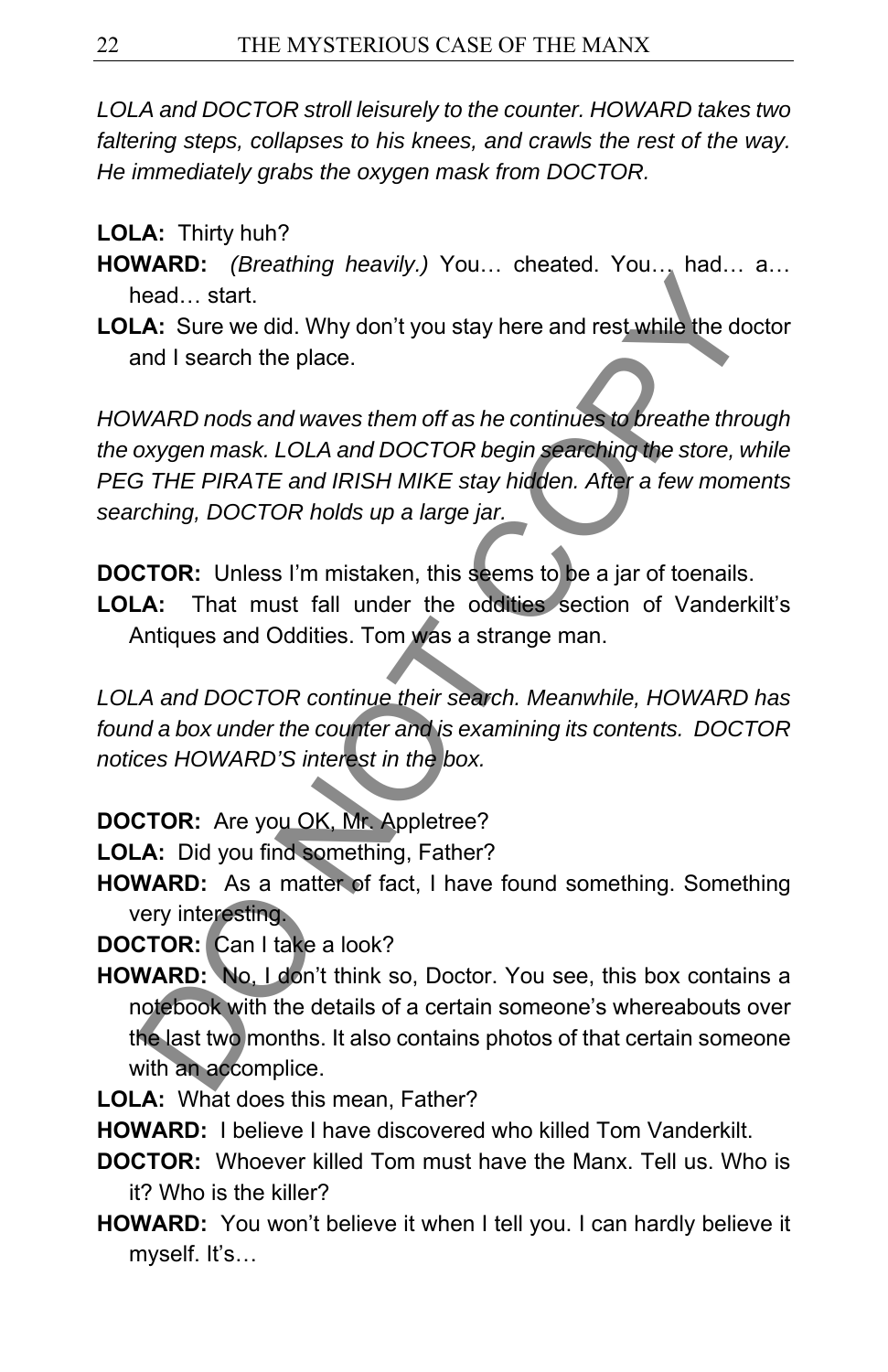*At this point PEG THE PIRATE and IRISH MIKE spring from their hiding places.* 

**PEG THE PIRATE:** Hand over that treasure chest old-timer, or you'll answer to my cutlass! *(Draws a sword from her belt.)* 

**IRISH MIKE:** Do it old man, before someone gets hurt!

- **HOWARD:** Who in blue blazes are you clowns? Someone must have left the front door of the mental institution open tonight.
- **IRISH MIKE:** Ooooh! Listen to the funny man, Peg. Just hand over the box ye eejit.

LOLA: Don't do it, Father! We'll handle them.

- **PEG THE PIRATE:** Arrgh! I don't think so me matey. Irish Mike and I will make short work of you lubbers!
- **DOCTOR:** Bring it on wackos!

*A fight breaks out. IRISH MIKE and DOCTOR square off, while LOLA and PEG THE PIRATE battle. It isn't much of a fight. The moves include slap fighting, pulling ears and noses, noogies, and toe pulling. HOWARD remains uninvolved and eventually tries to sneak off with the box. At this point the combatants back away from each other, exposing HOWARD'S attempted escape.*  H. MIKE: Do it old man, before someone gets hurt!<br>
H. MIKE: Do it old man, before someone gets hurt!<br>
WARD: Who in blue blazes are you clowns? Someone must he<br>
fit the front door of the mental institution open tonight.<br>
H.

**PEG THE PIRATE:** Arrgh! The scurvy dog is trying to sneak off with the photos.

Lights blackout. SFX: gunshots. A few seconds later the lights come *back on and HOWARD is lying on the stage. The box is missing.* 

**IRISH MIKE:** Someone offed the old man, and the box is gone! **LOLA:** Father! Nooo!!

*DOCTOR runs to HOWARD'S side.* 

- **LOLA:** You didn't need to kill him, you brutes. He was a harmless old man.
- **IRISH MIKE:** Whoa! Don't have a canary, lady. We didn't kill him. I swear it on my da's grave I do.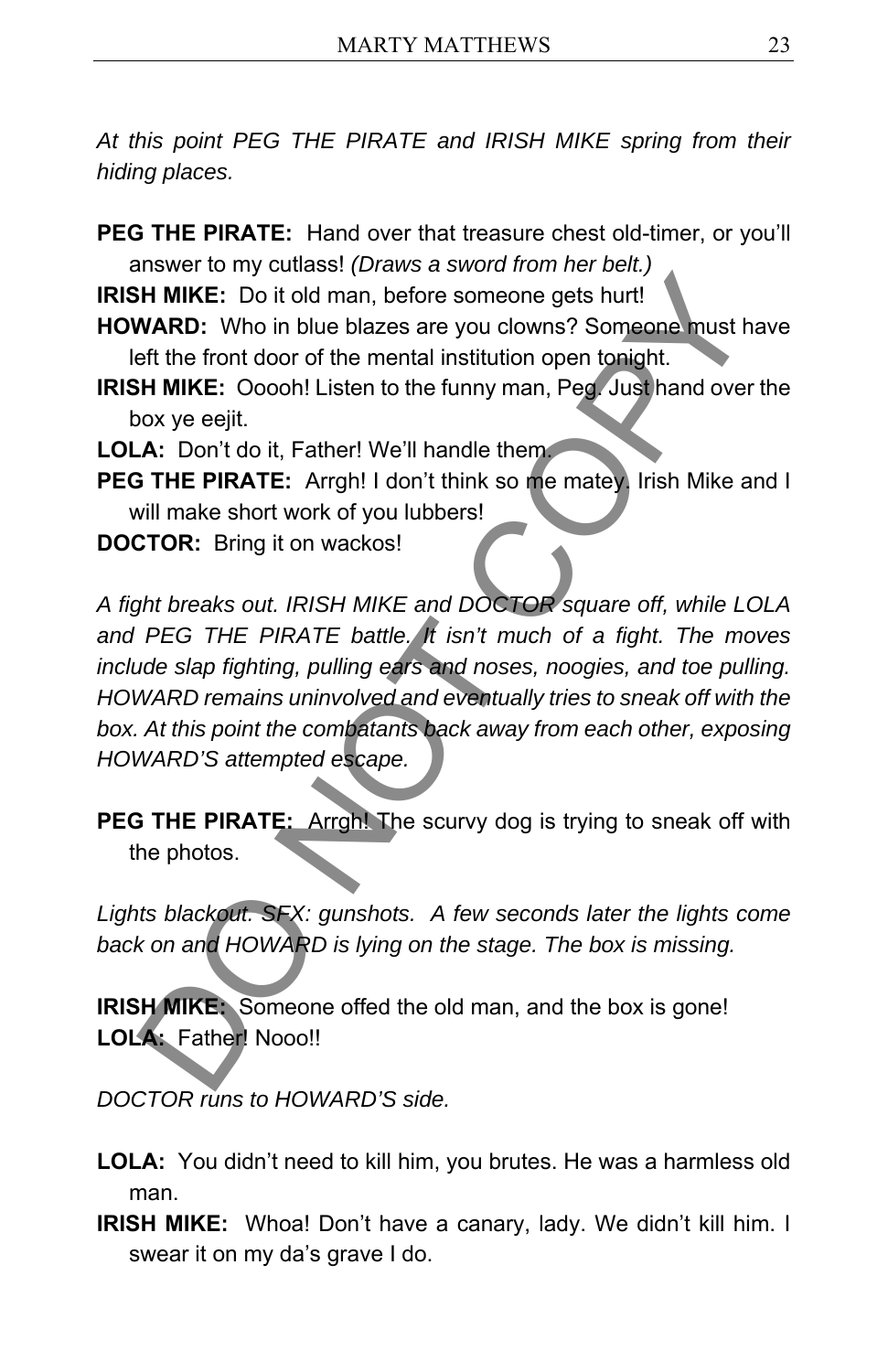- **PEG THE PIRATE:** Your dad's not dead. He runs a Dollarama out in Dublin.
- **LOLA:** They have Dollarama's in Ireland?

**PEG THE PIRATE:** No, but they have plenty of them in Alberta.

**LOLA:** What??

- **IRISH MIKE:** Never you mind. Point is, it was one of you plonkers who killed him.
- **LOLA:** Why I have never been so insulted.
- **DOCTOR:** Wait! He's still alive!!

*EVERYONE turns their attention to DOCTOR.* 

LOLA: It's a miracle! **PEG THE PIRATE:** He can tell us who killed Vanderkilt!

*DOCTOR helps HOWARD to sit up. Just as he is about to speak the lights blackout. SFX: gunshots. The lights come back on and HOWARD is once again on the floor. Everyone is frozen in place. IRISH MIKE is checking himself for bullet holes. DOCTOR leans over HOWARD'S body, listening for a heartbeat.*  France The Pitch and PEG THE PIRATE run offstage, down the steps<br>
Ulled him.<br>
TOR: Wait! He's still alive!!<br>
ERYONE turns their attention to DOCTOR.<br>
A: It's a miracle!<br>
THE PIRATE: He can tell us who killed Vanderkilt!<br>
C

**DOCTOR:** Well, he's dead now.

*SFX: police sirens.* 

**IRISH MIKE:** Put your pedals on, Peg. Time to hit the bricks.

*IRISH MIKE and PEG THE PIRATE run offstage, down the steps, and through the audience heading for the back doors. IRISH MIKE stops at*  the center of the audience and looks back. PEG THE PIRATE is well *behind.* 

**IRISH MIKE:** Hurry up, you loafer!

**PEG THE PIRATE:** I'm going as fast as I can considering my left leg is basically half of a broom handle!

*IRISH MIKE and PEG THE PIRATE continue down the aisle and exit out the back door of the audience.*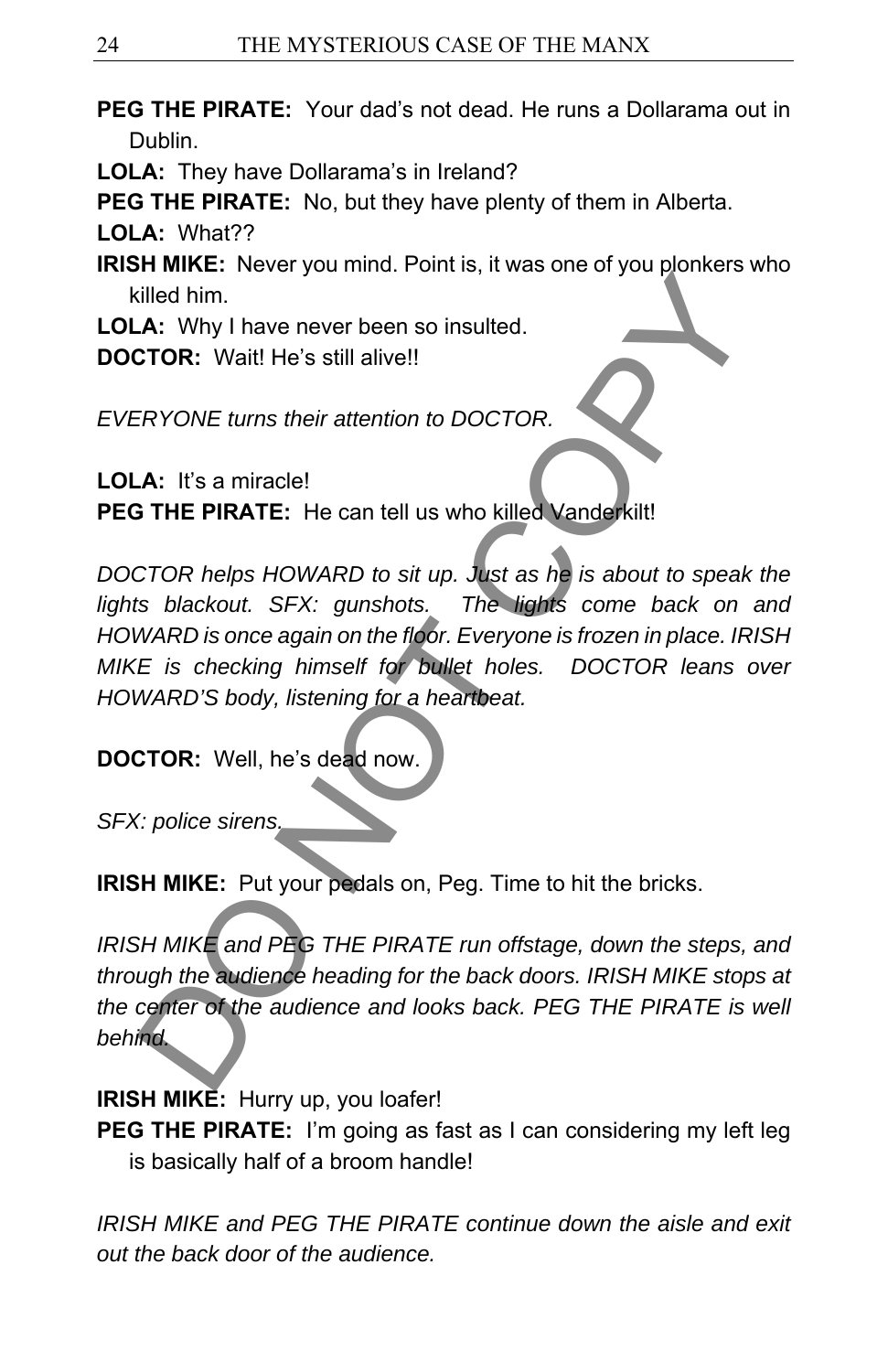- **DOCTOR:** We have to go, Lola. We can't be found at the murder scene.
- **LOLA:** Goodbye, Father.

*LOLA and DOCTOR exit.* 

*END OF ACT ONE*  END OF ACTONE